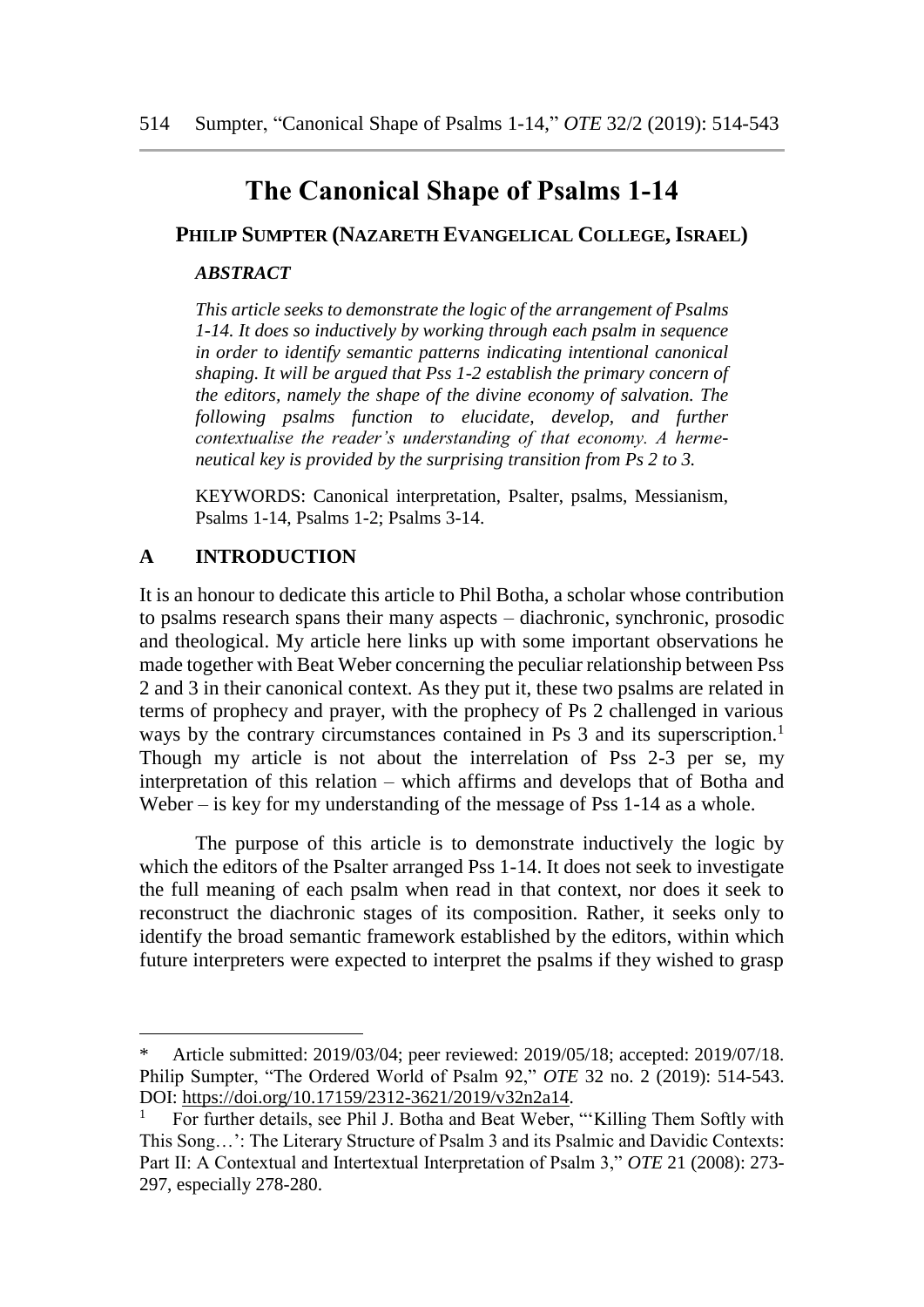them in terms of their full theological reality. As will be seen, it was the function of the canonical shaping of the Psalter to render the psalms within that reality. 2

# **B COMMENTARY**

# **1 Psalms 1-2**

l

It has long been noted that Pss 1-2 constitute an editorial unity with some kind of hermeneutical function for the psalms that follow. Despite this, there is little consensus on the nature of the unity or the hermeneutical role these psalms play.<sup>3</sup> Correctly answering this question is decisive for the thesis laid out here.

An initial question that needs to be asked is that of interpretive categories. Which categories are most adequate for grasping the kind of literary and canonical coherence that the editors of Pss 1-14 sought to achieve? As has been argued and illustrated elsewhere,<sup>4</sup> a promising approach to cross-psalmic coherence is to seek meaning in terms of the related concepts of "aspective" rather than "perspective" perception and semantic parallelism. In short, each parallel psalm is a self-contained unit, capable of generating meaning on its own terms. However, the function of its juxtaposition with adjacent psalms is to allow each text to illuminate a different aspect of a single subject matter the editors felt each psalm held in common. The cumulative interplay of the various images makes that one subject matter more "tangible and multidimensional."<sup>5</sup> Furthermore, the progression of images occurs according to a pattern of "heightening or intensification … of focusing, specification, concretization, even what could be called dramatization," creating an "incipient narrative."<sup>6</sup>

<sup>&</sup>lt;sup>2</sup> Due to limitations of space I have not been able to interact in the footnotes with two other excellent analyses of this collection, namely that provided by Gianni Barbiero, *Das erste Psalmenbuch als Einheit: Eine synchrone Analyse von Psalm 1-41* (ÖBS, 16; Frankfurt a. M.: Lang, 1999), and Friedhelm Hartenstein, "'Schaffe mir Recht, JHWH!' (Psalm 7,9): Zum theologischen und anthropologischen Profil der Teilkomposition Psalm 3-14," in *The Composition of the Book of Psalms* (ed. Erich Zenger; BETL 238; Leuven: Peeters, 2010), 229-258. The biggest difference to Hartenstein's approach is that he ignores that which is programmatic to my approach: Pss 1-2 and the Davidic nature of Pss 3-14. I differ from Barbiero in ascribing less significance to lexical repetition and in the way the final form generates a coherent sense. Unfortunately, I was unable to review Andrew Witt's PhD dissertation on David in Pss 1–14 in time for this article ("David without End: The Role of the Figure of David in Psalms 3-14," Doctoral diss., Toronto School of Theology, 2018).

<sup>&</sup>lt;sup>3</sup> A helpful collation of views on this matter is provided by Barbiero, *Psalmenbuch*.<br><sup>4</sup> Philip Sumptor "The Coherence of Psalms 15.24" *Pib.* 04.(2013): 186.210

<sup>4</sup> Philip Sumpter, "The Coherence of Psalms 15-24," *Bib.* 94 (2013): 186-219.

<sup>5</sup> Emma Brunner-Traut, *Frühformen des Erkennens. Am Beispiel Ägyptens* (Darmstadt: WBG, 1992), 124 ("*faßbarer und runder*," translation mine).

<sup>6</sup> Robert Alter, *The Art of Biblical Poetry* (New York, NY: Basic Books, 1987), 19 and 28 respectively.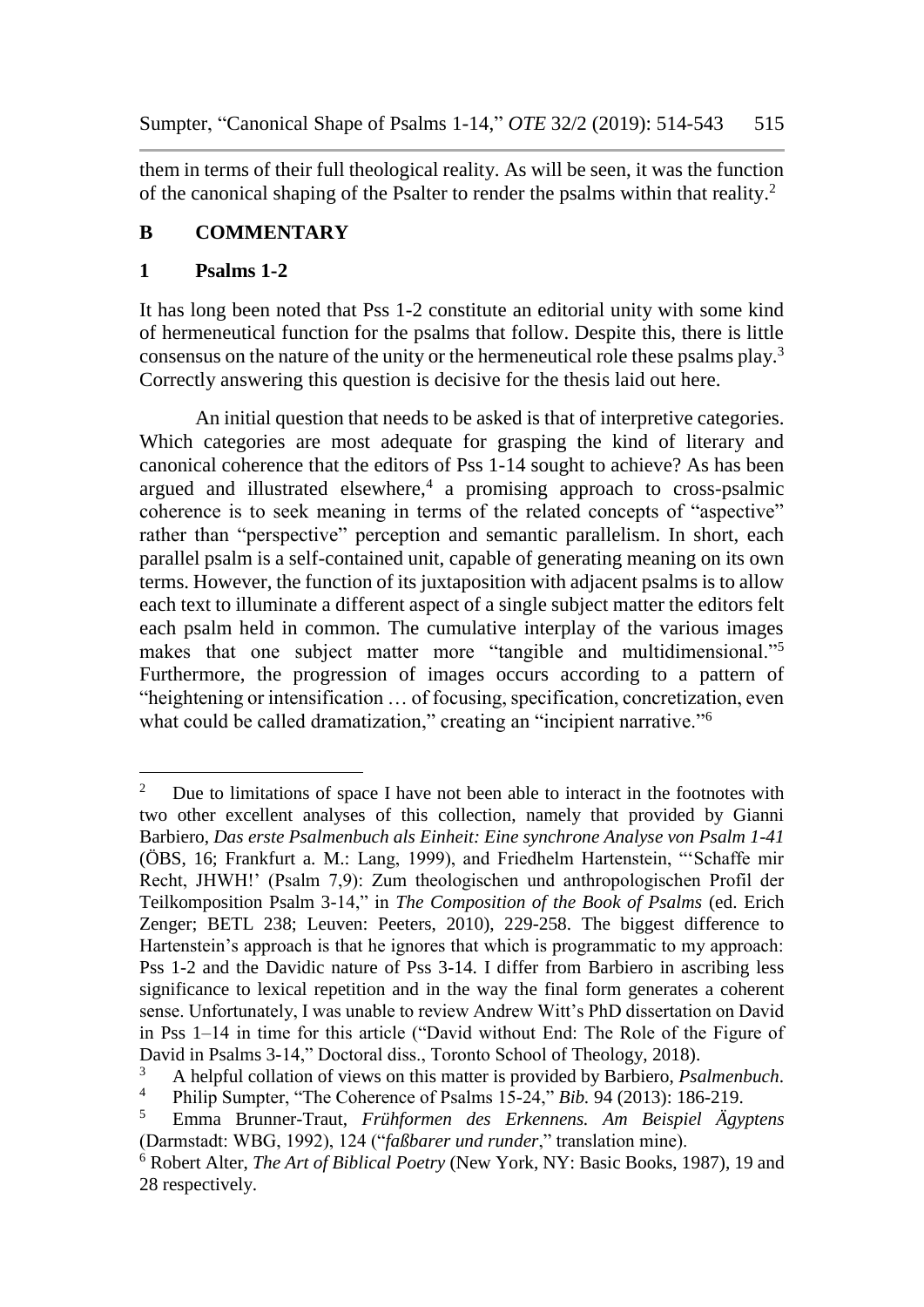#### 516 Sumpter, "Canonical Shape of Psalms 1-14," *OTE* 32/2 (2019): 514-543

When we turn to the first two psalms of the Psalter, we note that it is precisely a concern with a common theological subject matter that unites them. Despite differences in genre and date, both Pss 1 and 2 delineate distinctive means to achieve "happiness" (שרׁא, Pss 1:1; 2:12; notice the inclusio). They are also united by a similar function, namely instruction in how to achieve that happiness. Though the didactic genre is perhaps clearer in Ps 1, Ps 2 explicitly appeals to its hearers to be "wise" (הָשֶׂכִּילוּ, 2:10) and follow a course of action that will accord with the reality proclaimed by the psalm. Where Pss 1 and 2 initially differ is in their interpretation of what that course of action ought to be: in Ps 1 it is continuous study of (and no doubt obedience to) God's written revealed will (הוֹרת יהוה, 1:2), in Ps 2 it is submission to the rule of God mediated through his human and Davidic king on Zion. Neither psalm mentions the other's "means of happiness," but clearly the editors felt that both were indispensable and so joined them together as a unit at the beginning of the Psalter. By juxtaposing the psalms in this way, the editors ensured that this theme becomes programmatic for all that follows, namely the theme of happiness, as acquired by torah<sup>7</sup>-obedience and submission to divine rule through God's adopted "son"  $(2:7;$  possibly  $2:12$ ).<sup>8</sup>

We will shortly see how this two-fold theme relates to the psalms that follow; for now we must make a number of other observations that will be of hermeneutical significance for the canonical shape of Pss 1-14.

For a start, both psalms divide humanity into those who accept God's means to happiness and those who do not. Those who do not, seek to be "their own gods," as it were (Gen 3:5), submitting to their own law (Ps 1:1, 4-5) and their own sovereignty (Ps 2:1-3; 9-12), and thus make themselves enemies of God and open themselves to his judgement. This line cuts through the heart of all humanity, both Israel (Ps 1) and the Gentiles (Ps  $2$ ).<sup>9</sup>

We should also notice the nature of the relationship between the means established and their end of happiness: the latter does not follow automatically from the former as if there is an immediate causal relation between obedience and submission, on the one hand, and happiness, on the other. The effect is mediated by the agency of God, who is free to bring about this effect in his own

<sup>7</sup> I spell "torah" with a lower-case "t" so as to keep its referent open, i.e., so as not to limit it to the Pentateuch.

Whether one reads "son" in 2:12 or not, it is clear that God and his Anointed are indissolubly linked (2:2: עֲל־יהוה וְעַל־מָּשִׁיחֹו בְּי ישׁיחוֹ...

Given that Ps 1 is directed to an inner-Jewish division, whereas Ps 2 is directed to an inner-Gentile division (i.e., those who submit to Zion's rule and those who don't), one might conclude that the institutions of torah and messianic kingship only apply to each group respectively. In the broader Biblical context, however, this would be absurd, for it is clear that not only must Israel itself submit to its own king, but that the nations will one day come to Zion to learn "torah" (Isa 2).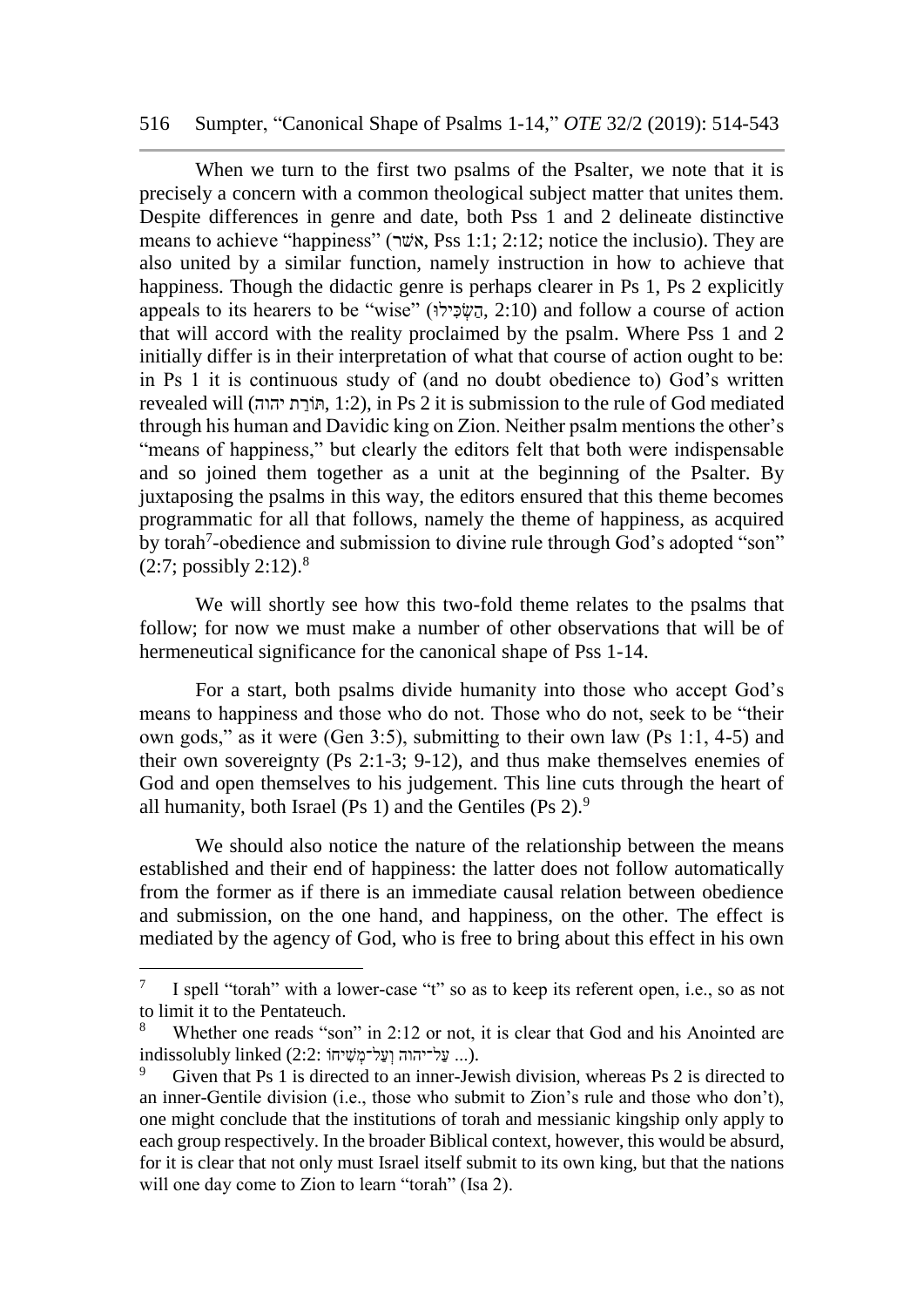way and in his own timing. Though the portrayal of the connection between means and end in these psalms is very tight (as is also typically the case in, e.g., the book of Proverbs), the fact that the end is mediated by a divine agent with his own agenda creates space for the possibility that means and end can be separated in time and complexified in realization, as we find in the book of Job or in the tension between v. 1 of Ps 73 and the rest of the psalm. The important implication of this observation is that these psalms have the character of divine promise. God will bring about the promised happiness in response to the required obedience and submission.

Finally, there may be significance to be found in the lack of a superscription to these psalms. Every psalm in Book I of the psalter has a superscription bearing the name "David," at least three of them indicate the historical circumstance in David's life when he composed them (Pss 3; 18 [which is more summary in nature], and 34; it is debatable whether Pss 3 and 9 contain historical information), $10$  the others provide musical instructions; one indicates a liturgical use clearly related to a later time (Ps 30: "the dedication of the temple"). Two "Davidic" psalms, Pss 20-21, are about David rather than putatively by him. Only two other psalms have no superscription at all: Pss 10 and 33. It seems that they lack such superscriptions because they were felt to belong closely to the psalm that precedes them.<sup>11</sup> If this is the reason why they lack superscriptions, then it may be sufficient to explain why Pss 1-2 lack one: they also belong to each other as a distinct unit. However, they are not preceded by a psalm with a title to which they are joined, as is the case with the other two. Another interpretation suggests itself in light of the function of at least the historical superscriptions (one of which immediately follows Ps 2) of identifying the speaking subject of the psalm with the person of David. Perhaps the editors wanted to purposely withhold such identification for the subject of these two paradigmatic psalms, distinguishing the ideal to be striven for from the historical figure of David? My interpretation of the relation of these two psalms to what follows would support such an interpretation. However, it is difficult to be certain.

In sum, the Psalter opens with a delineation of the two paths to Godgranted happiness – obedience to God's torah and submission to God's Davidically mediated rule – and it exhorts humanity as a whole (not just Israel, see Ps 2), to choose life by being wise and following these psalms' guidance by

<sup>10</sup> See Brevard Childs, "Psalm Titles and Midrashic Exegesis," *JSS* 16 (1971): 137- 150.

 $Ps(s)$  9-10 may originally have constituted one psalm, Pss 32-33 clearly never did, but they do evince lexical and thematic connections. However, Pss 20-21 also belong closely together as the parallel chiastic pair of Ps 18, and yet they have a superscription each.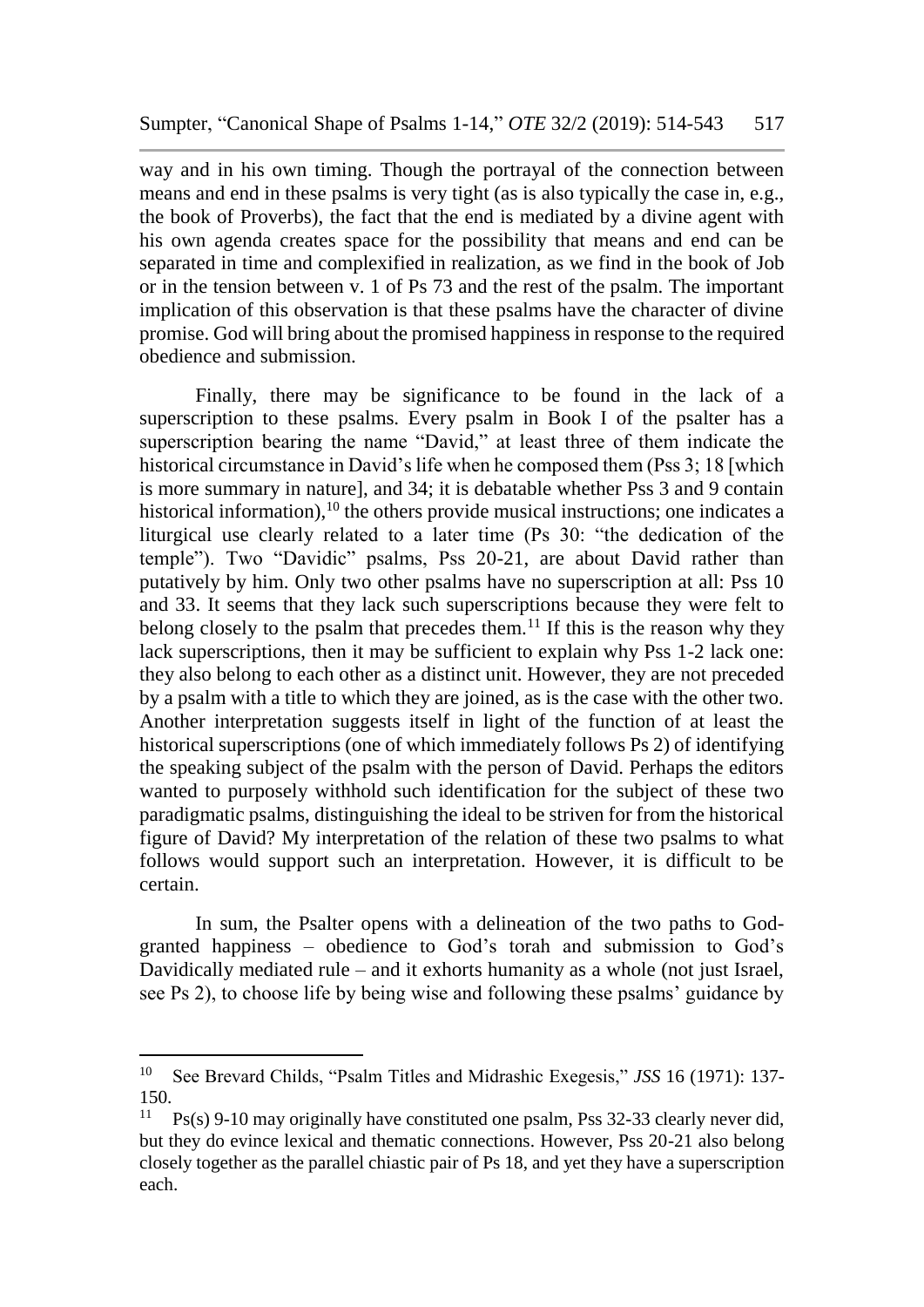believing in their promises. That decision must be made in the face of temptations to tear free and submit to one's own law and rule.

To put it more succinctly, we can say that these psalms function to proclaim the "divine economy of salvation."

## **2 The Transition to Psalm 3**

Having established that the economy of salvation is the subject matter of Pss 1- 2, we must now ask whether the psalms that follow relate to this particular subject matter in terms of progressively increasing vividness, dimensionality, intensity, even "narrative resolution" (characteristics of semantic parallelism). The answer is "yes, right through to Ps 14 and beyond." In order to grasp how, we first need to look carefully at the dynamics of the "parallelismus psalmorum" between Pss 1-2 and Ps 3.<sup>12</sup>

The most important clue to the dynamic is the historical superscription: "A psalm of David, when he fled from Absalom his son" ( מִזמֹר לְדוֹד בַּבַרְחוֹ מִפּוֹי ) יאבשלום בּנוֹג, 3:1). If David son of Jesse's prayers end at Ps 72:20, why should they begin here?

An initial clue is chronology: when compared to the other historical superscriptions (Pss 18; 34; 51; 52; 54; 56; 57; 59; 60; 63; 142), Ps 3 is out of chronological order, $13$  as almost all of the other events occurred before the Absalom incident reported in 2 Sam 15 (they almost all deal with his persecution under Saul; Pss 63 and 142 are hard to pinpoint; Ps 18 has a summary function). The decision, therefore, to open David's prayers with this particular narrative background must have been based on the content of the event rather than its location within an unfolding historical sequence, a content appreciated for its figurative rather than just historical significance.

What elements of the event were considered by the editors to be determinative of its significance? The juxtaposition with Ps 2 helps us identify what these elements are. According to the historical-narrative background of 2 Sam 15, David had by that point already achieved the position of greatness that

<sup>12</sup> <sup>12</sup> For two analyses of Pss 1-3, see Botha and Weber, "Psalm 3," especially 278-280, and Beat Weber, "Die Buchouvertüre Psalm 1-3 und ihre Bedeutung für das Verständnis des Psalters," *OTE* 23 (2010): 834-845. Botha and Weber see many of the same contrasts between Ps 3's superscription and Ps 2 that I do. They also see that Ps 2 can be understood as a "promise" over the troubled David of Ps 3 (Botha & Weber, "Psalm 3," 279). However, they do not develop these insights in the figurative-narrative direction that I do here. Neither do they identify the unifying moment in Pss 1-2 as consisting in the theme of the economy of salvation, a theme that is then further developed in Pss  $3-14$ .<br> $^{13}$  I follow Childs in

<sup>13</sup> I follow Childs in rejecting a historical interpretation of Ps 7:1 (and by implication Ps 9:1) on form critical grounds. See his "Psalm Titles."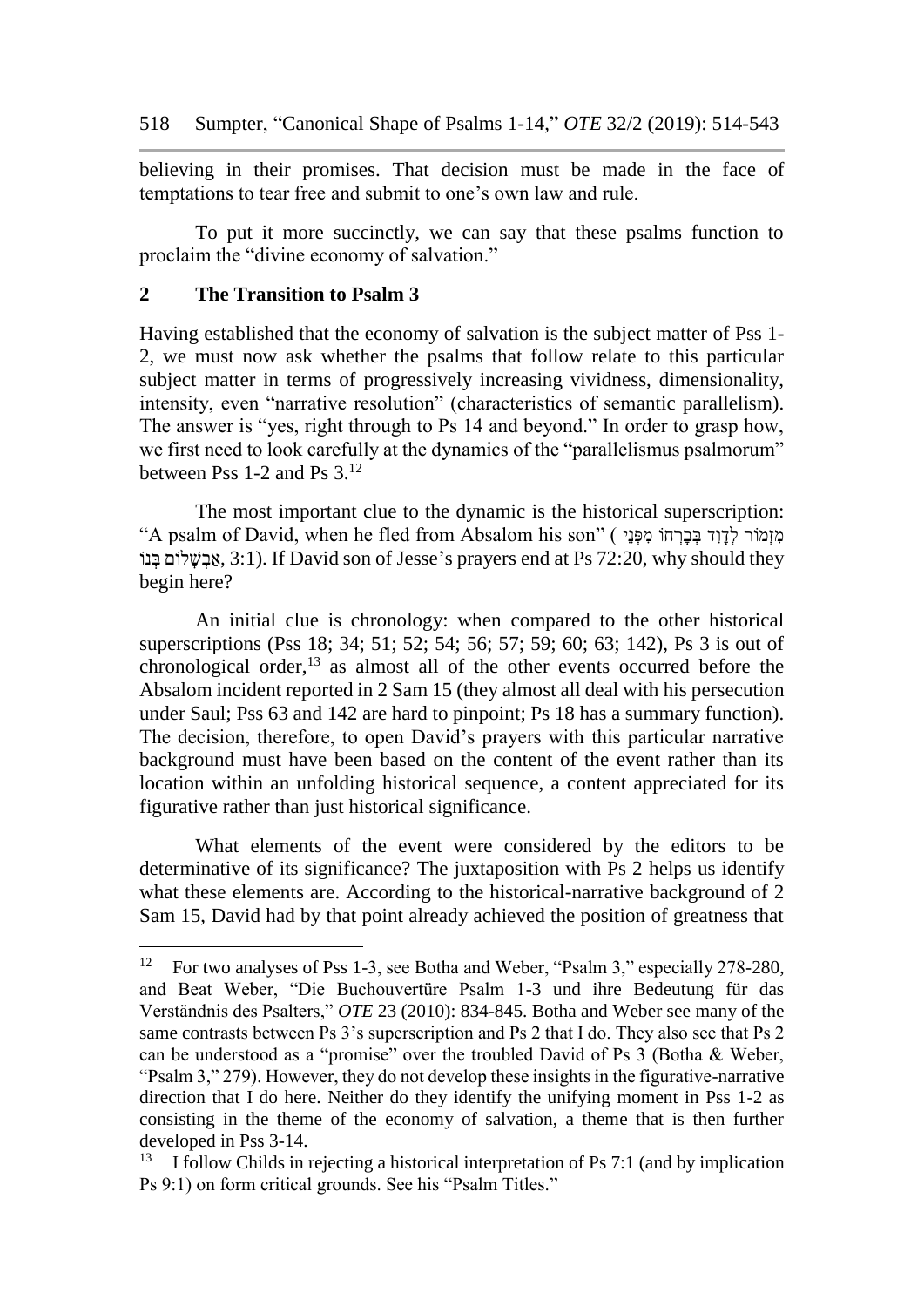existed only as promise under the rule of Saul: after his anointing by God under Saul (1 Sam 16), he had now come to be recognized as king by Israel, he had established his throne in Jerusalem/Zion, he had established peace and security over his realm, and he dwelt in the immediate presence of the God that had made all this possible – the "One Who Sits Enthroned on the Cherubim" (2 Sam 6:2). In other words, the background of 2 Sam 15 is analogous to the situation depicted in Ps 2: David at the height of his power successfully fulfilling his anointed role.

Back to Samuel: Given this background, David's abandoning his throne in Jerusalem, and even abandoning the Ark of God's presence with it, in order to flee to the wilderness, amount to a complete undoing of what David had achieved and an apparent negation of his role as anointed king of Israel and victor over its enemies. When departing Jerusalem David clearly believed that God, who remained in Zion, would bring him back (2 Sam 15:24-26), but the journey to realizing his calling was to be painful and convoluted.

It seems to me that it is this element of loss of glory combined with the struggle to regain it by the power of God's faithfulness that is the "typological moment" within the heading of Ps 3 that made it an ideal sequel to Ps 2, ideal for the editors who wished to communicating something by means of this particular sequence. What are they trying to get across? What interpretive trajectory are they trying to establish?

The initial conclusion must be that the editors are further developing the understanding of the divine economy that they first mapped out in general terms in Pss 1-2. To be "happy" humanity must follow the law and submit to the king. However, a new and very surprising twist is added: that very king must first himself be dethroned by his own and succumb to the evil which he is supposed to overcome. For the editors, looking back from beyond the exile, David's experience in 2 Sam 15 was not accidental, it gave expression to a necessary moment in the unfolding of the divine economy. The king through whom God's rule is mediated must go through what David went through.

Having established the figurative-narrative relation of Pss 2-3, we can now look at the significance of the switch in genre. As mentioned above, Pss 1- 2 have a paradigmatic, trans-personal and trans-historical quality about them. They represent reality seen from the divine perspective (literally so in Ps 2:4-6); as far as David and Ps 2 are concerned, it is the reality of David's calling. With Ps 3, we suddenly move from divine calling and promise (Ps 2) to the lived experience of the one who has received that calling and promise. That experience consists in David's wrestling with God, with his enemies, his would-be friends, even himself, as he struggles through prayer to attain to the promise and fulfil his calling. It is the canonical function of psalms of petition and praise to portray and theologically explore that struggle.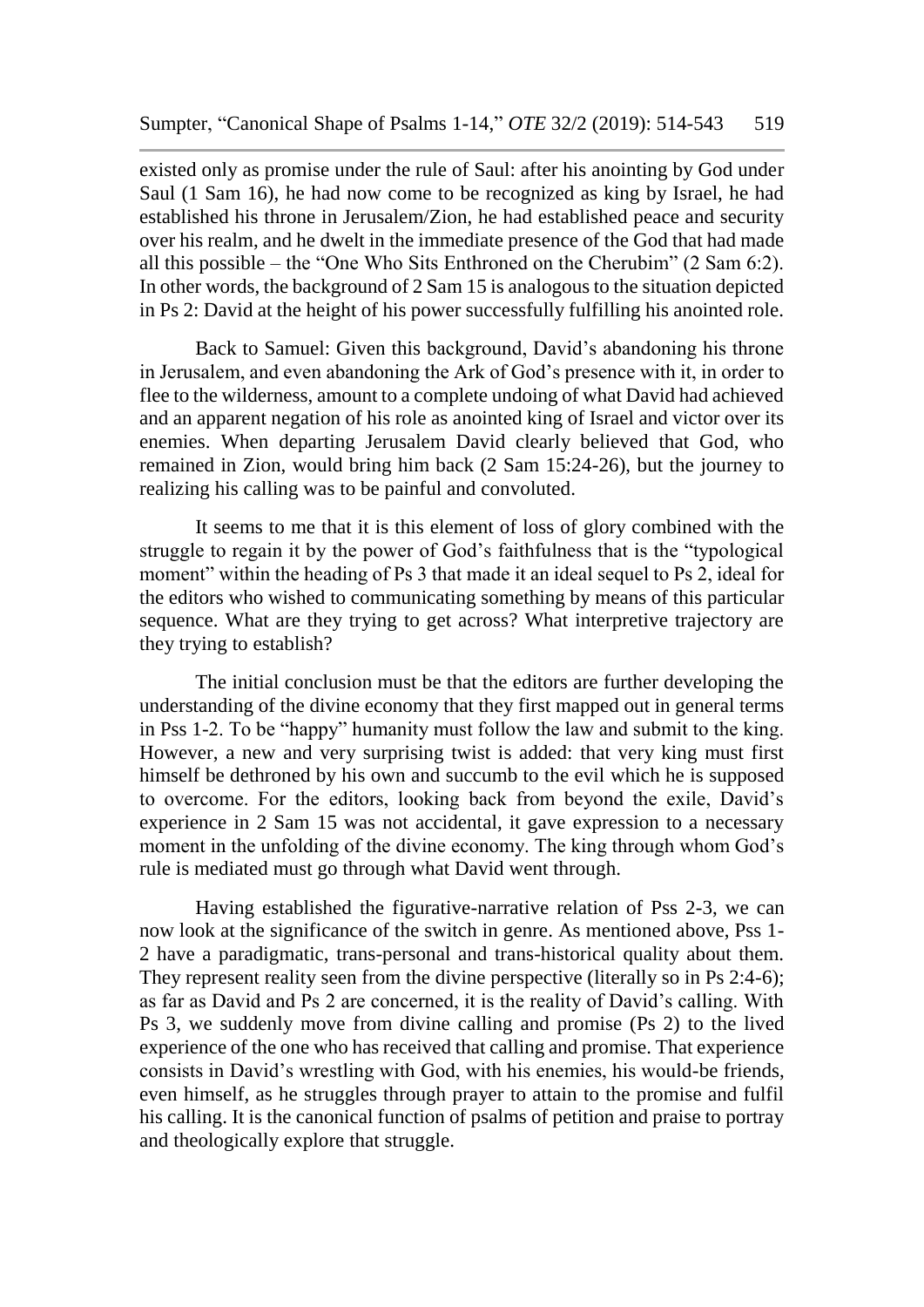#### 520 Sumpter, "Canonical Shape of Psalms 1-14," *OTE* 32/2 (2019): 514-543

In the context of Pss 3-14, it is key to notice how David engages in his struggle: by prayer and continued faith in the promise of Pss 1-2. In Ps 3, the actual description of David's situation is brief. The bulk of the psalm is taken up with expressions of confidence that God will remain faithful and grant David victory "from his holy hill" (מהר קדשׁה, 3:5 [4]). David's faith is such that he is able to sleep peacefully at night (3:6 [5]). Rather than trusting in his own power, he calls upon God to exercise his (3:8 [7]). The immediate interpretive significance of this behaviour when read in relation to Ps 2 is that David is doing what those he ought to protect ought to do. In Ps 2, those who would be "happy" must submit to God's rule, finding their "refuge" in him through his king. In Ps 3, the one who would be king is embodying that behaviour through his prayerful trust in God directly. In other words, the refuge must first himself become a refugee (Ps 2:12).

This brings us to another important question: what of the original addressees of Pss 1-2, who are not David but humanity in general? It is a shock when suddenly in Pss 3-14 the fate of the Psalter's readers is eclipsed by that of David. The speaking subject of Pss 3-14 is not a "generic human" but a very specific individual. Nevertheless, Pss 3-14 make clear that the fate of the readers of the Psalter is not lost sight of. David's would-be subjects (when he finally attains his goal) remain on the horizon in various ways as the psalms proceed. In Ps 3 they appear as the beneficiaries of David's intercessory prayer: "Your blessing be on your people!" (עֲלִ־עֲמֵּךְ בְרָכְתֵךְ Ps 3:9 [8]). David thus relates to his people and his readers as intercessor.

Finally, we must ask about the relation between Pss 3 and 1. Ps 1 promises success and vindication to those obedient to God's will. Given that Ps 3 follows all the psalms in our sequence (with the important exception of Ps 6, see below) in ascribing no guilt to David, it would seem that, as with Ps 2, so here as well, David's experience challenges the promise while his faith continues to uphold  $it.<sup>14</sup>$ 

To summarize: In Ps 3 the editors continue to develop the theme portrayed in skeletal terms in Pss 1-2, namely the shape of the economy of salvation. Whereas we first learned that torah-obedience and submission to God's rule through his king is the means to "happiness," in Ps 3 we discover a surprising twist: that king himself must first come alongside those he would redeem and embody their drama; having succumbed to the forces of evil he is supposed to

<sup>&</sup>lt;sup>14</sup> From Ps 32 onwards the element of David's own sinfulness increasingly takes centre stage, with significance for the message of the book as a whole. See my interpretation of Ps 6 below for an anticipation of this later development. It may be that this element is also already anticipated in the historical heading, for the broader context of the Absalom narrative indicates that David's sin with Bathsheba was the ultimate theological cause for the disintegration of his kingship (see 2 Sam 12:10). There is no evidence of sin within the body of Ps 3, however.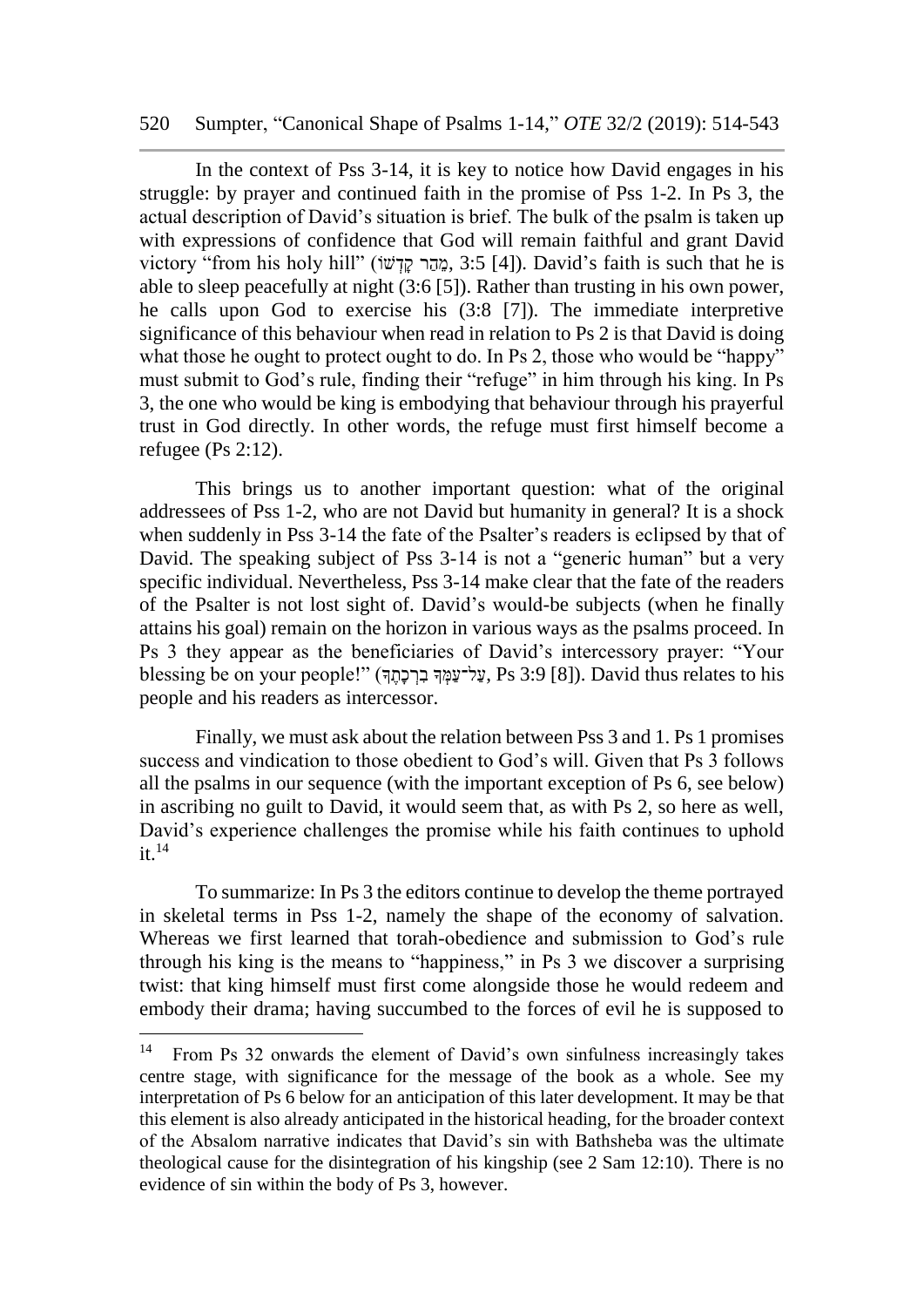conquer, he exemplifies trust in the promises of God by seeking refuge in him alone through prayer – despite the odds and the temptation to do otherwise. In the process, he intercedes for his would-be subjects and exemplifies how they should live.<sup>15</sup>

How is this developed in the following psalms?

# **3 Psalms 3-7**

If Ps 3 relates to Pss 1-2 in terms of contrast, it relates to Pss 4-7 in terms of continuity. Right through to Ps 8, which interrupts the sequence by its return to the trans-historical, reflective plane of Pss 1-2, every psalm belongs to the same genre of Davidic petition for help. Yet, as touched upon above regarding aspective and parallelism, the relationship is not just one of mere repetition. A focus is maintained on the editor's primary theme – the shape of the divine economy –, but that theme is progressively developed through "a succession of perceptions rather than an overall view,"<sup>16</sup> with each perception semantically developing the former in some manner. The pattern can be summarized as follows:

- 1) Variation upon a theme: The four primary actors of Pss 1-2 recur throughout our psalms: God, David, the community of faith, and the evil. In each psalm, these four are profiled in various ways, thus enriching the reader's grasp of who they are, how they work, and how they relate to each other.
- 2) Progression towards a resolution: Whereas the move from Pss 1-2 to 3 was one of threat to the promise, the move from Ps 3 to 7 and 9:1- 13 [1-12] is one of gradual movement towards fulfilment of that promise. This move is rendered by means of the spatial representation of the relationship between David and Zion: with each step David is portrayed as getting ever closer to the place of his redemption (though Zion remains important in Pss 10-14, this sub-section lacks a sense of movement towards it; the movement reappears in Pss  $15-24$ ).<sup>17</sup>
- 3) Increasing vividness, intensification, and three-dimensionality: As David moves literally and figuratively from the outskirts of God's presence in Zion to its centre, the conflict in which he is embroiled is

<sup>&</sup>lt;sup>15</sup> Is this the source of the five-fold division of the Psalter, which seems to implicitly render it a "torah of David"?

<sup>16</sup> Herbert Klement, *II Samuel 21-24. Context, Structure and Meaning in the Samuel Conclusion* (EUS.T 682; Frankfurt a. M.: Lang, 2000), 89. An "overview is given of a subject in which its individual parts are grasped and combined into a cumulative structure of these same individual parts" (90). It is fascinating that a compositional principle used for a paratactic collection like the Psalter should also be used in an otherwise "syn-tactical" book such as Samuel.

<sup>&</sup>lt;sup>17</sup> On which, see Sumpter, "Psalms 15-24."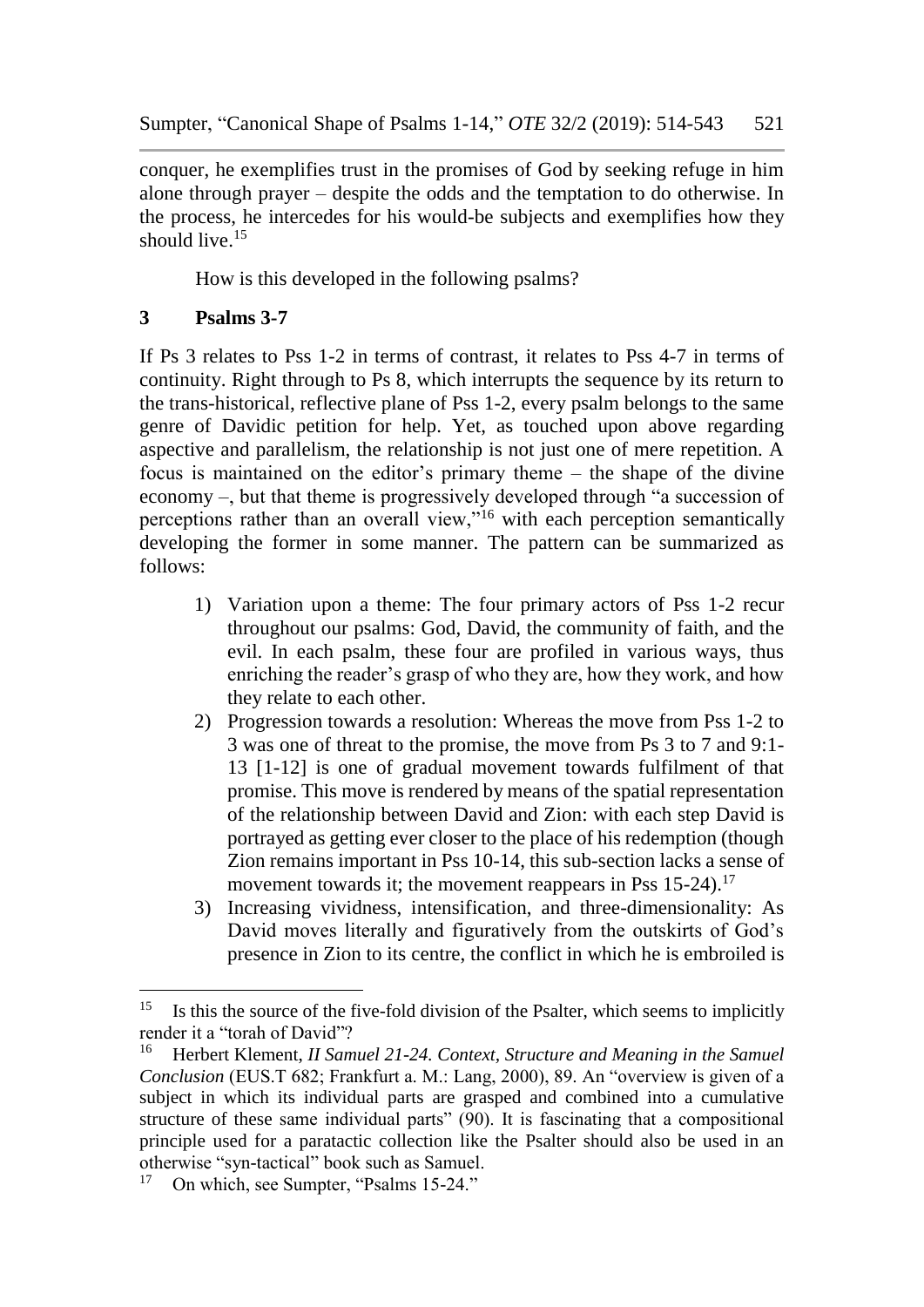progressively rendered more vivid by the use of increasingly elaborate and intensive imagery, and more three-dimensional through the addition of new generic elements in new combinations.

4) Increasing sapiential reflection: Though the didactic function dominates Pss 1-2, it is not completely absent in the more "existential" psalms that follow. As we progress linearly through the collection (from 3-14 and beyond!) there is increasing reflection on the nature of the conflict in which David is involved and the lessons those who are righteous and wise should derive from it.

We will now trace this development within Pss 3-7.<sup>18</sup>

*a Psalms 3-4*

All the elements of Ps 3 are continued in Ps 4: David is personally afflicted by enemies, he turns to God for help, and is confident of God's faithfulness. His enemies also continue to be members of his own people: in Ps 3 this meaning is ensured by the superscription, in Ps 4 it is clear from that fact that the persecution comes in the form of "vain words" (רִיק) and "lies" (כָזָב) that intend to "shame" him (כְּבוֹדִי לְכִלְמָּה; 4:3 [2]). This brings us to the first variation on the theme: whereas Ps 3 raises the issue of military and political threat to David and God's kingdom, Ps 4 makes the threat far more personal: David is falsely accused by members of his community. As with most psalms, the circumstances are now largely lost to us (What was the accusation? Who, exactly, were the accusers? Why were they accusing "David"?). The enactors of the psalmic tradition did not feel it was necessary to preserve this information for they did not identify the truth of the tradition with its historical referentiality. Rather, it is the figurative pattern that matters and that is developed.

The same applies to indications of economic hardship in 4:7-8 [6-7]: What is the relationship of this hardship to the lies of v. 3 [2]? However the question

<sup>18</sup> Throughout this linear development, it is important to remember the nature of the coherence being rendered. Pss 1-7 are not telling a story in the same manner as Ruth or Samuel. The canonical shape of the final form of the Psalter *preserves* the original specificity of some of its historical psalms: the David of Ps 3 *is* the "son of Jesse" (Ps 72:20) and father of Absalom (Ps 3:1), not a paradigmatic type. As such, a canonical interpretation cannot ignore this "historical" dimension. However, at the same time, the editors perceived *within* (and not despite) that specificity a deeper, unifying and transhistorical reality, one of relevance to future generations of the faithful who do not share in the original historical context and yet live within the same divine economy. The function of the canonical shaping is to bring out this other element, not overlaying the original referentiality with something different but *deepening* it, creating a multilayered effect that preserves historical distinctions yet affirms ontological unity. The focus of this article is on the pattern. A full canonical interpretation must seek to relate the pattern to each psalm's particularity.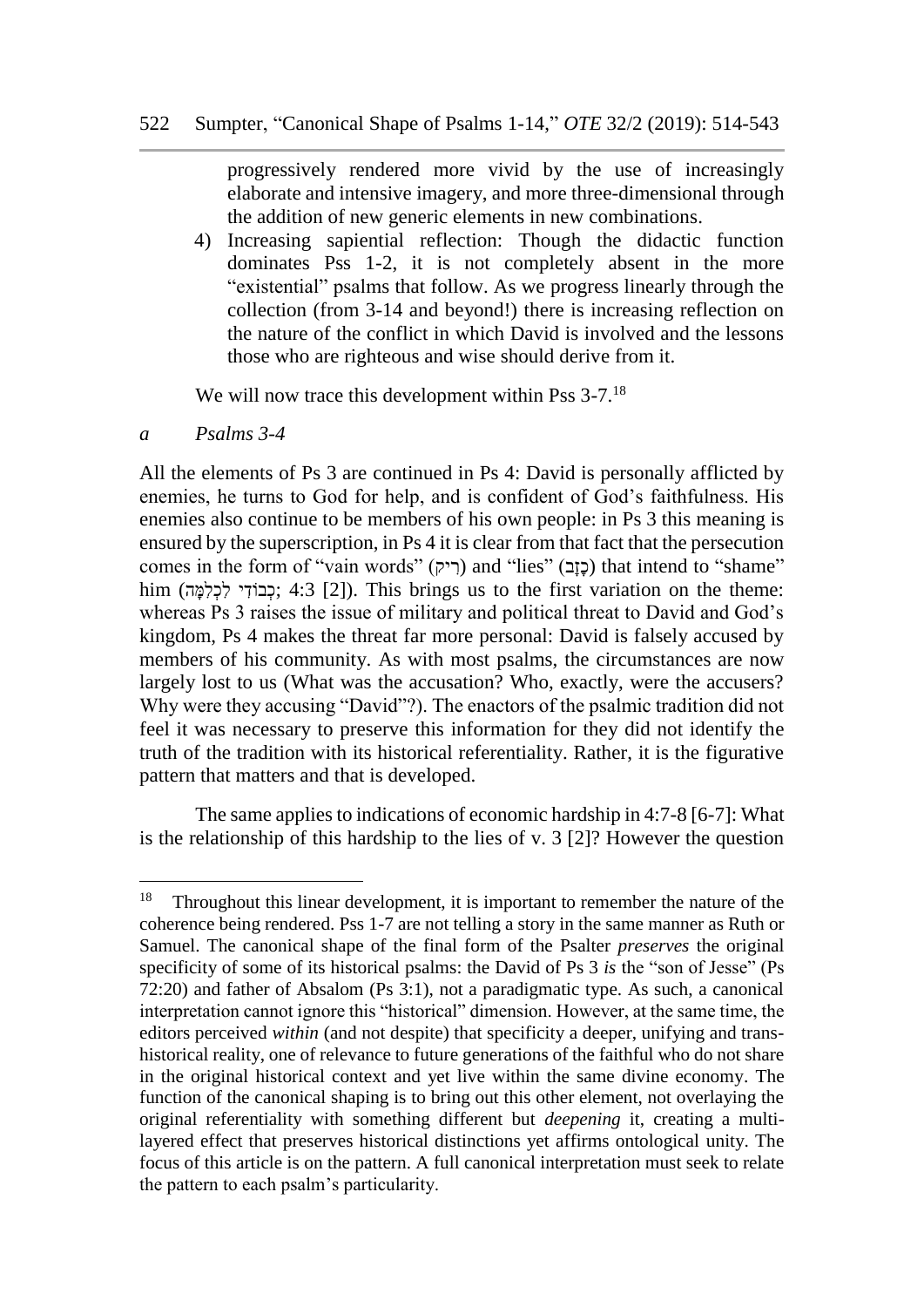is answered, for our purposes what matters is the pattern of David's struggle and interrelation with both his foes and his potential friends. And here we see another thematic development: In Ps 2 David mediates happiness to those who seek refuge in God; in Ps 3 David himself must seek refuge and prays for blessing on God's people; in Ps 4 David confronts the lack of faith on the part of some of God's people (4:7 [6]) by demonstrating to them what faith looks like in such circumstances (4:8-9 [7-8]). David thus goes from mediator to intercessor to role model (see also Ps 11:1).

Faith will continue to be a key theme of our whole collection. One indication of its centrality is its presence in every psalm of petition, a fact long noticed by form critics, and the fact that David's enemies ( $\overline{Ps}$  3:3 [2]) and many in Israel in general (4:7 [6]) are characterized by their lack of it. Canonically, the content of this faith is the promises of Pss 1-2.

There is also a development in the way David interacts with his enemies, rendering the relationship more three-dimensional. In Ps 3 the enemies talk about David (3:3 [2]) and David turns to God. In Ps 4 David turns to his enemies and responds them directly, exhorting them to cease their lying and do what David does and all should do, namely "put your trust in Yhwh" (בִּטְחוּ אֱל־יהוה; 4:5-6) 4-5]). And within this response we find another development that we will see more of as our sequence of psalms progresses, the presence and use of sapiential, theological logic. The rational by which David seeks to move his enemies to a different mode of living is a theological fact: "God has set apart the godly for himself" (דְעוּ כִּי־הָפְלָה יהוה חָסִיד לֹוֹ); David confronts them with it and effectively tells them to be wise and draw the logical conclusions (4:4-6 [3-5]). The promises of Pss 1-2 thus not only enable David to endure his circumstances through faith, they function as a grounds for exhortation to his enemies to "wisen up".

Finally, we should notice a subtle shift in the spatial imagery related to "Zion": whereas in Ps 3 David was located in the wilderness, expecting help from Zion, in Ps 4 the conceptual world is located within the precincts of Zion: David advises his opponents to offer "right sacrifices" there (זָבְהוּ זָבְהִי־צֶדָק); 4:6 [5]); those suffering economically (whether a sub-section of Israel or David himself) pray that God would "lift up the light of [his] face upon [them]" (נסה־ נְלֵינוּ אוֹר פָּנֵיִךְ יהוה; 4:7 [6]), a prayer associated with priests in the temple.<sup>[9</sup> To be sure, David himself is not the one offering the sacrifices (that happens in the next psalm) and the prayer for God's face to shine remains unanswered within the psalm (we have to wait until Ps 9 for that), but there has been a spatial movement

l

<sup>19</sup> Hartenstein's analysis helped me fit Ps 4 into this overall movement ("Psalms 3- 14," 249).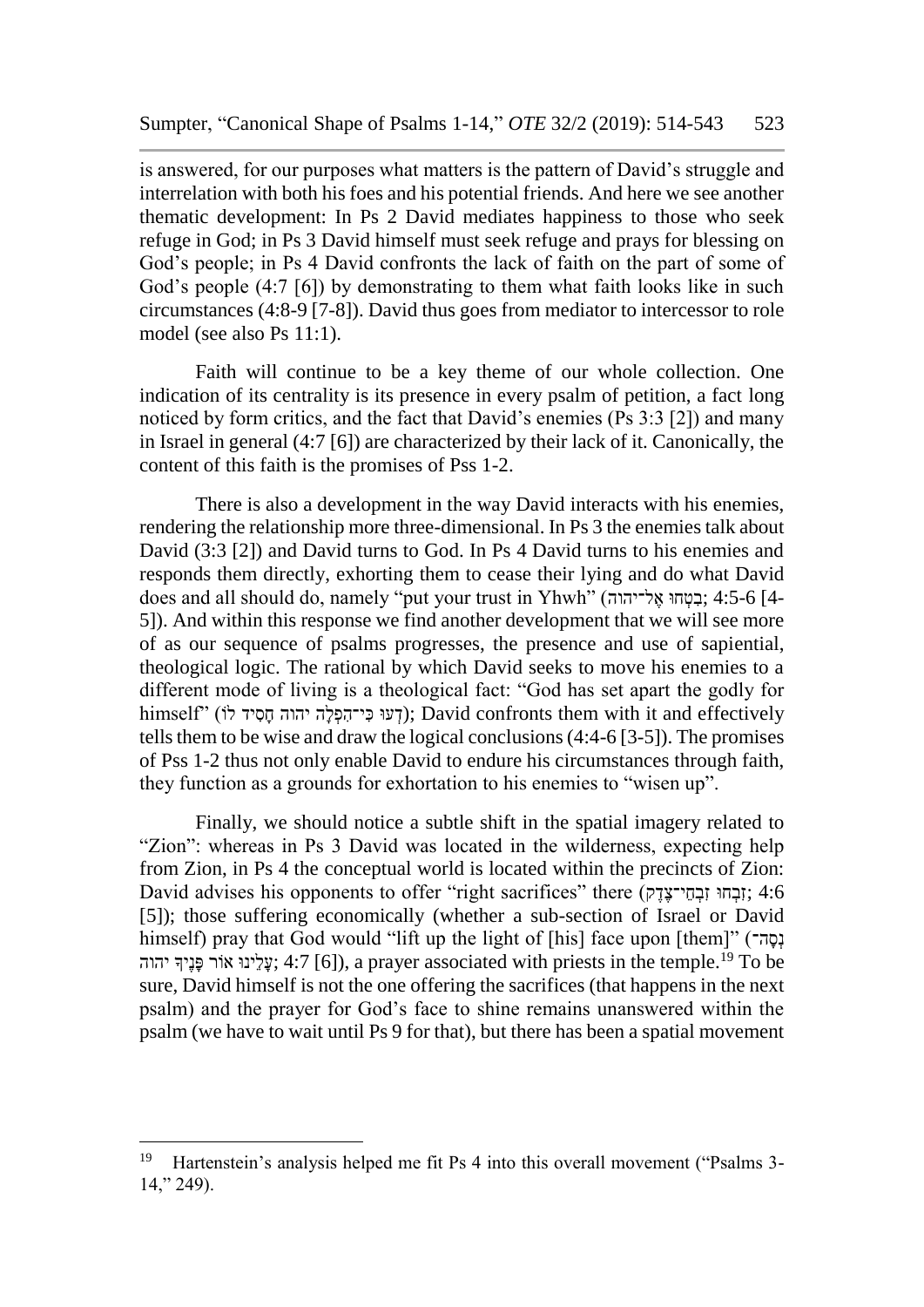#### 524 Sumpter, "Canonical Shape of Psalms 1-14," *OTE* 32/2 (2019): 514-543

towards the place David had been driven out of and where he will achieve the telos of his being.<sup>20</sup>

## *b Psalms 4-5*

 $\overline{a}$ 

Psalm 5 brings us even closer to this destination, for its entire perspective is dominated by the theme of access to the temple, the primary institution that makes Zion what it is (5:4-5 [3-4], 8 [7]). Whereas in Ps 4 David had warned his enemies to offer "right sacrifices" (4:6 [5]), we now find him doing the exact same thing (5:4 [3]), waiting with full expectation for God's vindicating appearance (which happens "in the morning") and confident that he will achieve his highest good: to enter God's house and dwell with him (5:8 [7]; which canonically amounts to a return to his prior state in Ps 2).

Psalm 5 adds a new element to this movement, however, which will be of key importance for the following psalms: entry into God's presence is not unconditional – even for David! First, Ps  $5$  provides the first theological reflection upon the nature of the wicked in general, adding another layer sapiential reflection (5:11 [10]). As in Ps 4, their primary characteristic is their lying tongue – though the imagery used to describe it is more vivid and intense. More significant for the contribution of Ps 5, however, is the fact that this reflection is offered in terms of the inability of that "wickedness/evil" (עָלְשָׁע יָךָ, 5:5 [4]) to inhabit the same space as God (5:5-7 [4-6]). The refuge that God offers is open to those who are not like the wicked, those who walk in the Lord's paths (5:8 [7]). That David prays this prayer shows that he, too, is aware that he must submit to the same entry criteria (more fully developed in Pss 15 and 24) that the rest of the world must follow. Read canonically, we can say that for David to become mediator of Ps 2, he must first prove that he is the "man" of Ps 1.

To summarize the "journey" thus far: God has anointed David as king on Zion to mediate salvation to the peoples of the earth (Ps 2); David is conquered by those he should rule and finds himself among those he should provide refuge to. In this surprising situation, David puts his trust in God's promise and prays for God's intervention, for both himself and for those seeking refuge (Ps 3); yet he not only practices faith, he exhorts others to do so too, whether his enemies or would-be friends, so that they would be wise (Ps 4). Finally, moving closer to the house of God, we learn that David not only intercedes for Israel and models faith to Israel, he must also fulfil the same standards of righteousness as Israel if he is to succeed in (re-)entering the "house of God" (הֵיכַל־קַדְשָׁךְ/בְיחֵד, 5:8]. "Faith without works is dead" (Jam 2:26). Though the main protagonist of Pss 3-5 is David, the would-be mediator of happiness on Zion, "God's people/the many/the refuge seekers/the lovers of God's name/the righteous" (רְבִים/עָמָך ) הוֹסֵי

<sup>&</sup>lt;sup>20</sup> Hartenstein correlates this element of spatial movement towards justice in the temple in Pss 3-7 with a temporal development towards the same end ("Psalms 3-14," 247-252).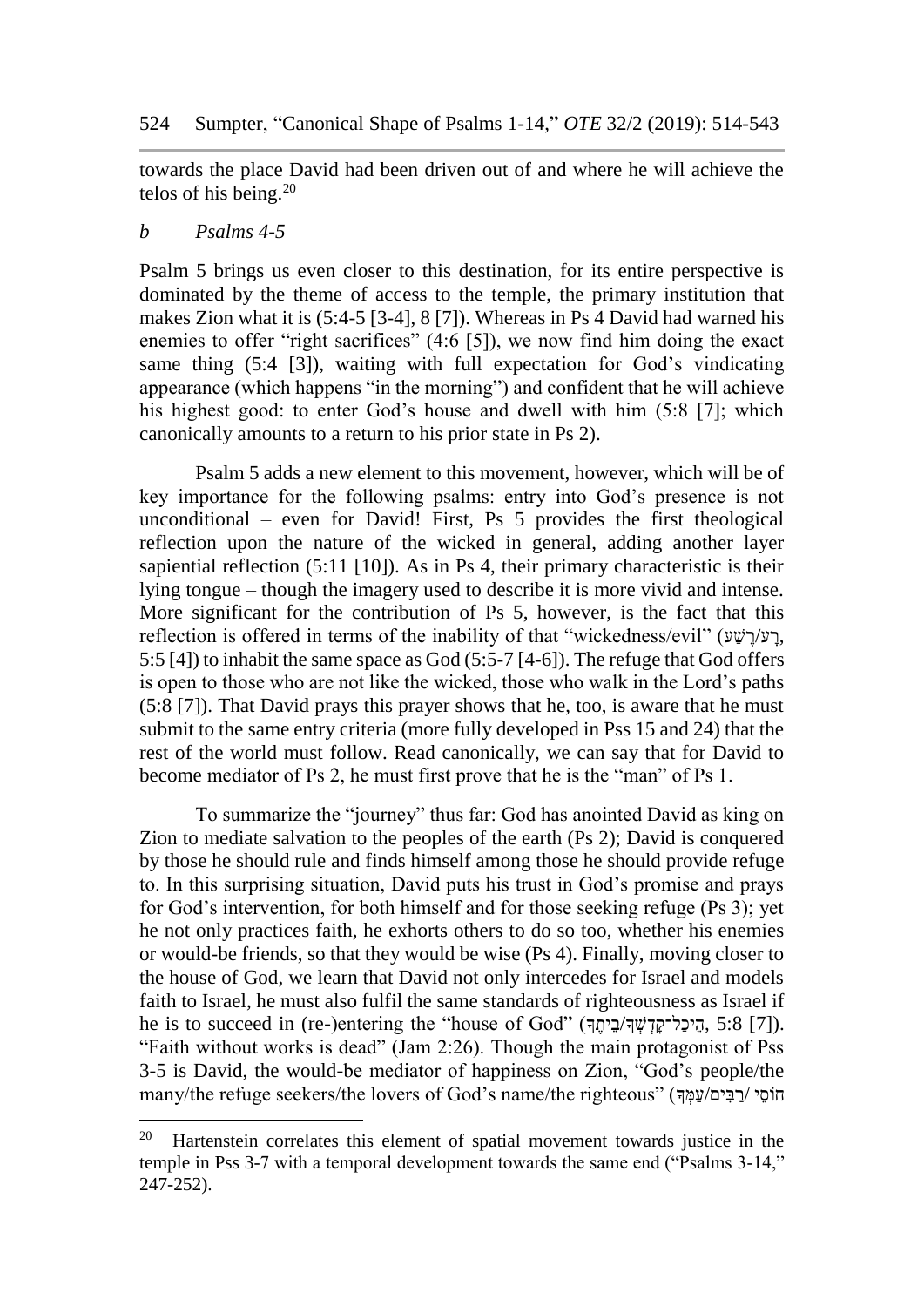יְשָׁמְּךָ/בָּךְ (grְיק/אֹהֶבֵי שָׁמֵהּ/בְּדָ as those who share David's fate, doubt the promises, benefit from his prayers, witness his behaviour, and share his vision. Indeed, Ps 2:10 and 4:4 [3] indicate that with a little wisdom, even God's and David's enemies can switch sides and access the happiness promised in Pss 1-2.

## *c Psalms 5-6*

Having brought us to the threshold of the house of God, Ps 5 also establishes a principle for crossing that threshold, one which threatens to undermine David's own journey into that place: righteousness (as in Ps 1). In Ps 5:11 [10] David uttered his first imprecation: "Make them bear their guilt, O God" ( ם ֵימ ִּשֲׁאַה אֵלהֶים). In Ps 6, this curse boomerangs back on him, sending to him to the furthest possible extremity from the gates of Zion, namely the gates of death/Sheol (6:5- 6 [4-5]; see the juxtaposition in Ps 9:14-15 [13-14]).<sup>21</sup>

It cannot be accidental that right at this climactic juncture, the trajectory from "exile" (Ps 3) to "return" (Ps 5) should be so fundamentally and comprehensively negated by Ps 6. The shock the canonical reader gets when moving from Ps 5:12-13 [11-12] to Ps 6:2-4 [1-3] is analogous to the disjunction between Ps 2 and 3. If up until now David was righteous, struggling with Israelite enemies yet confident of God's salvific intervention, in Ps 6 we suddenly see that God himself has become David's enemy and the cause is David's sin (6:2 [1]). This circumstance explains the nature of the threat which David faces: not, in the first instance, attack or slander from without (the slander of his enemies is still present on the margins [6:9-10 (8-9)]), but life-threatening sickness within his own body  $(6:3 [2])$ .

This development seems to reinforce the interpretation of the collection as a whole offered above: the theme of Pss 3-14 is David's struggle to "get back," as it were, into the presence of his father on Zion so that he can realize his true identity as that father's adopted son. However, we interpret the necessity of the struggle itself (test? punishment? something else?), the means of its overcoming is David's acting out the obedience of Ps 1 so that he can enter the reality of Ps 2 – and do this not only for himself but also for those "who take refuge in" God and him (הוֹסֵי בַדּ); Ps 5:21 [11]), for when he sits on the throne, he is the one to mediate that refuge (Ps 2).

In Pss 3-5 we have seen that key to David's ability to be that man of Ps 1 is his confident faith in the face of the apparent negation of the object of that faith, namely God's promises. In Ps 6 a new element in his struggle appears on the scene, one that is immediately thematised in the following psalm (7:4-6 [3-

<sup>21</sup> <sup>21</sup> I am indebted to Hartenstein for pointing out this extreme polarity in canonical context ("Psalm 1-14," 250).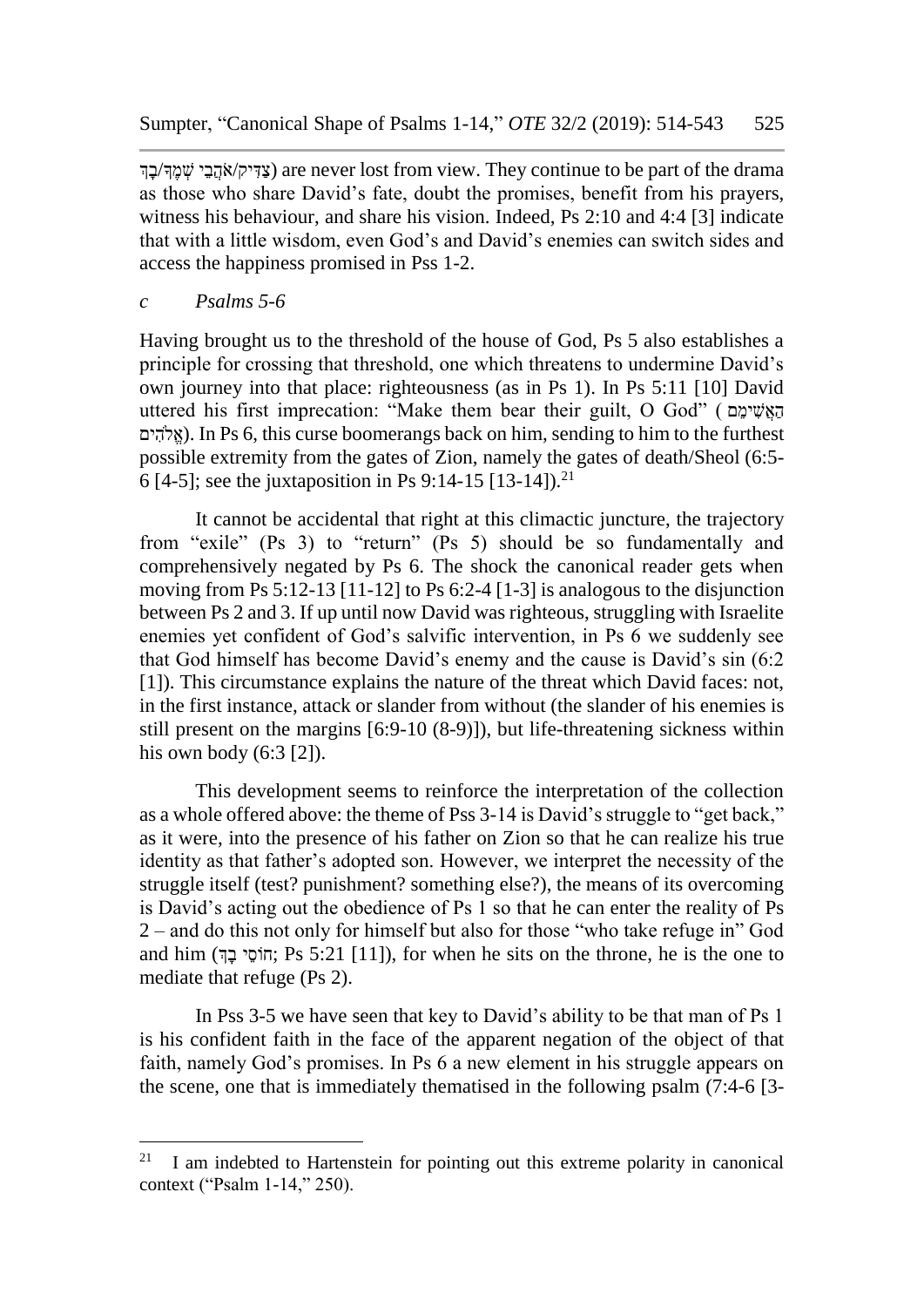5]) and which becomes increasingly central in Pss  $32ff^{22}$  namely confession of sin and repentance. As a remedy to disobedience, God will accept this (6:9-11 [8-10]; see also Ps 32:1). Ps 6 thus continues the semantic pattern established so far: with each psalm the content of the "divine economy" is enriched, intensified, and expanded, all within the framework of a move to and from Zion as the place of the fulfilment of Ps 2 – for the sake of the happiness of the world.

# *d Psalms 6-7*

Despite the immense threat to David's struggle posed by his own sin, God "accepted [his] prayer" (יהוה תִּפְלָּתִי יִקָּח) and so in Ps 7 the original trajectory is picked up again: David is under threat by his enemies, he turns to God for help, is confident of his righteousness and thus God's salvific intervention. Once again, the spatial imagery brings us closer to Zion and thus the resolution of the journey, the description of the wicked is both elaborated further and generalized in a sapiential manner, and David takes on a new role analogous to that of a sage. In addition to this, Ps 7 bundles together themes from the previous psalms and creates out of them a new, synthetic whole.

An initial indication that David's struggles are approaching a resolution is the introduction of a new generic element at the end of the psalm: the vow to give thanks (7:18 [17]). This element is a promise to God that the psalmist, once God has intervened, will thank him for said intervention. Up until now, our psalms have not witnessed such an intervention; neither does  $\tilde{P}$ s 7.<sup>23</sup> Its vow to thank God when he does, however, tilts the expectation forward, and creates a link with Ps 9, which is the fulfilment of this vow and thus the first – if temporary – resolution to the movement of the Psalter (the "interruption" of Ps 8 will be explained below).

Before turning to examine the unique manner in which Zion itself is presented in this psalm, we first need to notice how it picks up and bundles together one of two themes from the previous psalms: the portrayal of the enemy and the significance of repentance. We start with the former:

In Ps 7, David's enemies appear to initially be those of Pss 4-6: they attack him with their words (7:4-6 [3-5]), the battle appears to be an inner-Israelite one between the wicked and the righteous of Israel (7:10 [9]), albeit with the imagery

 $22$ <sup>22</sup> For an analysis of Book I of the Psalter in which the theme of David's sinfulness plays an important role in the final part of the book, see Barbiero, *Psalmenbuch*.

<sup>23</sup> It is important for Hartenstein's redaction-critical reading that Ps 7 *does* mark the resolution of the movement towards Zion because he sees Pss 9-10 as a later addition. However, as he proceeds he seems to become quite ambivalent about whether Ps 7 is really capable of resolving the movement by itself. Ps 9 *resolves* the vow of Ps 7 according to its genre (*gattungsgemäß einlösen*); in Ps 7 the question of whether God had intervened is actually "open" and is only clarified in Ps 9 ("Psalm 2-14," 261).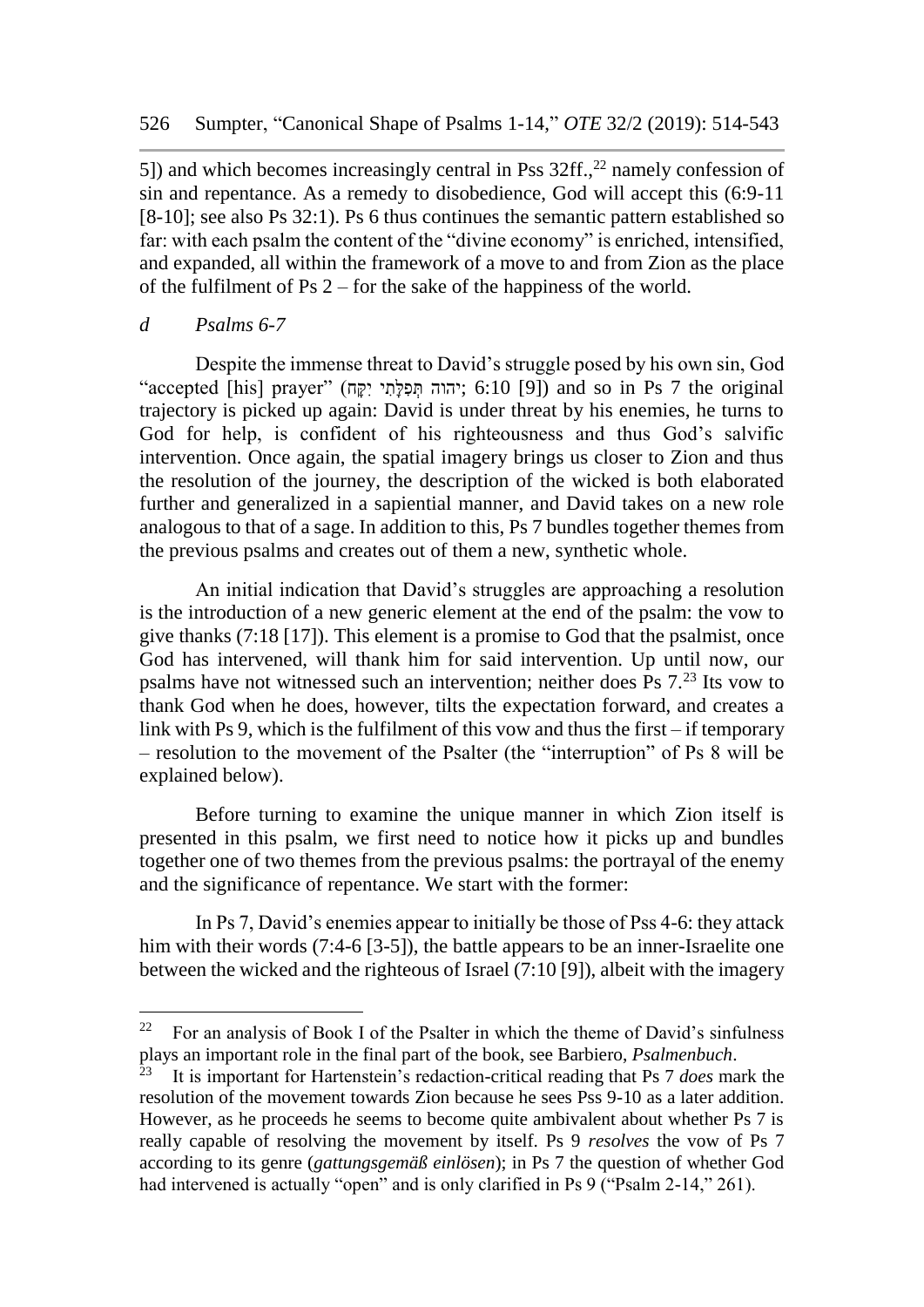now intensified with a reference to the intimate nature of a relationship betrayed ("my friend," ישוֹלְמִי; 7:5 [4]; note the analogy with Ps 3:1); the concluding pedagogical reflection on divine justice has everyday life as its context (7:13-17 [12-16]). Yet, at the same time, this imagery sits alongside a surprising militant dimension that echoes Pss 2 and 3 as well as a universal one not heard since Ps 2. In terms of militancy, the language used to describe God's response to his enemies' attacks (which are also described in militant terms in 7:1-2 [2-3]) evokes warfare as God "whets his sword" (שוֹטוֹשׁ) and "readies his bow" (קַטֶּתּוֹ דְרַךְּ וַיְכוֹנְנֶה; 7:13 [12]; see also vv. 12 [11] and 15 [14]; 7:7 [6] evokes Num 10:35-36 [cf. Ps 3:8  $(7)$ ]) – surprising metaphors if the conflict is about legal defence before God. In terms of scope, in unusual juxtaposition to David's apparently private conflict with false accusers, David suddenly calls upon God to take up his judgement seat within the "assembly of the peoples" ( עדת לאמים ָתְּסוֹבְבֶךְ  $7:8$  [7]; cf. 2:1). The meaning of this juxtaposition within the psalm is not immediately clear; however the question is answered in detail, in terms of conceptual associations across psalmic boundaries – the effect is that David's personal struggles have (acquired) a global dimension, one they had at the outset if Pss 3-7 have been read with Ps 2 consistently in mind. As we will see, this interweaving of private-political/local-global perspectives is even further developed in Pss 9-10, where the vow to gives thanks is fulfilled. For now, the hermeneutical effect is that David's political conflict in Ps 2 cannot be theologically separated from his personal struggles at home. It seems that to be victorious in one, he must be victorious in the other (note the intriguing juxtaposition in 7:9 [8]: "The Lord judges the peoples; judge me, O Lord …"; יהוה יַדִין עַמְים שַׁפְטֵנִי יהוה. $^{24}$ 

In this connection, we may now note a new development in the representation of the destination of David's struggle, Zion. Zion now acquires the dimensions it had at the beginning of our sequence in Ps 2, bringing the movement full circle (a dimension retained in the psalm of thanksgiving in Ps 9). The city of hope is no longer simply the source of help (Ps 3), the place of God's presence (Ps 4), free of sin and full of redemption (Ps 5), it is the site where heaven and earth intersect with global implications. The global horizontal extension of God's authority to judge (7:8 [7]; cf. Ps 2:1) is grounded in Zion's vertical connection with the heavenly sphere (7:8 [7]: "over [the assembly] return on high" [עֲלֶיהָ לָמֵרוֹם שׁוּבָה]; cf. Ps 2:4). Again: however we interpret the relationship between David's private experience and political status, the editors

<sup>&</sup>lt;sup>24</sup> The description of *how* God judges the enemies also seems to combine Pss 1-2: he both wages active war against them, as in Ps 2 (cf. 7:13-14 [12-13]), but then immediately after that we have Ps 1's "wisdom theology," according to which the wicked's "mischief returns on his own head" (יָשׁוּב עֲמָלוֹ בְרֹאׁשׁוֹ); 7:16-17 [15-16]; cf. Ps 1:6, in which God's personal agency only determines the fate of the righteous, not the wicked).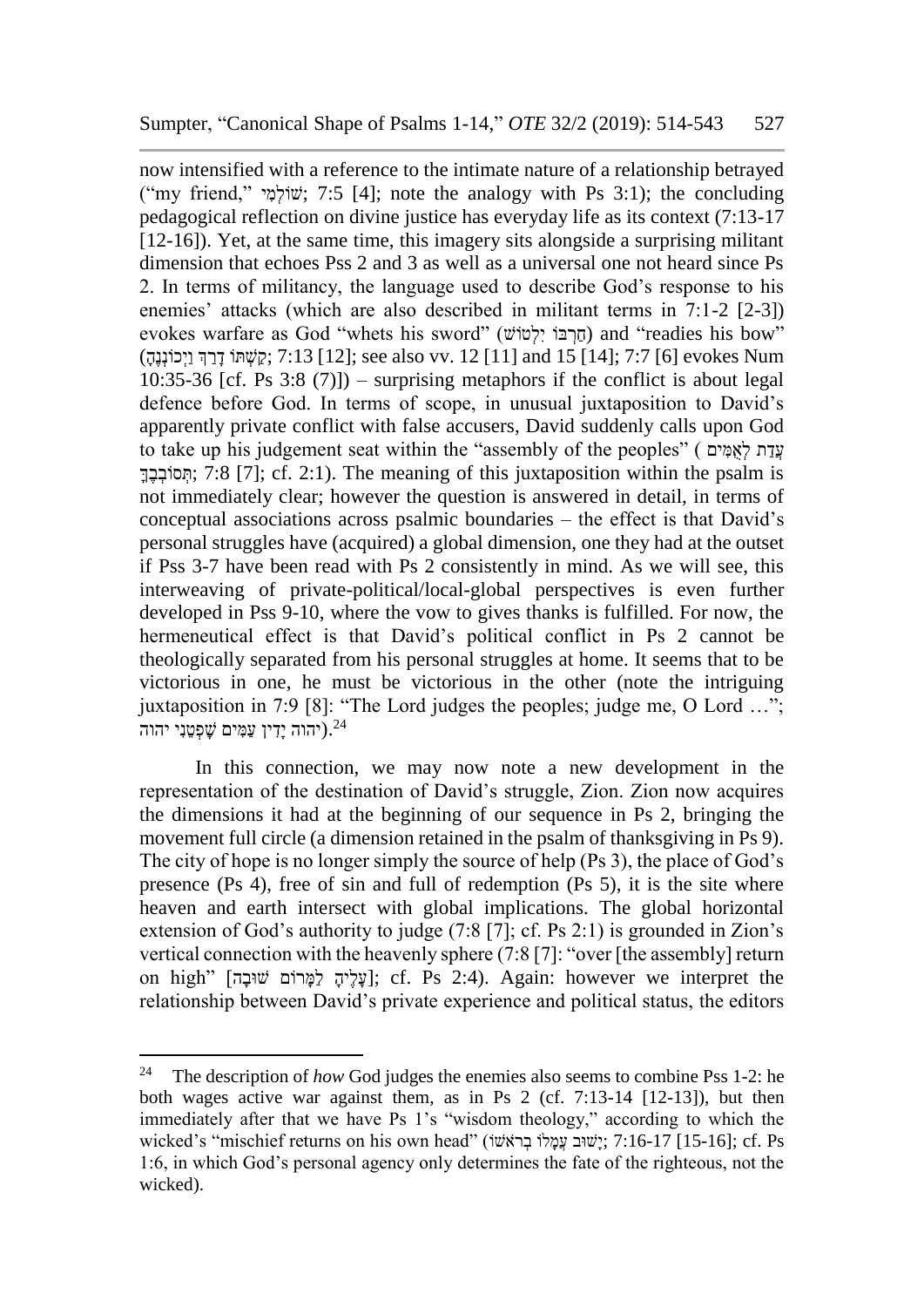of the Psalter saw them as intimately related.25 This aspect is made clearer in Pss 9-10.

Another two themes picked up and bundled together from the previous connection are those of innocence and repentance as one of two conditions for receiving blessing. Though in Ps 7 David has returned to the confidence of Pss 3-5 ("indge me, O Lord, according to my righteousness" ["שְׁכָּטֶנִי יהוה כִּצְדָקִי]  $7:9$ [8]), the "lesson" learned from God's personal onslaught in Ps 6 is now integrated into his teachings on the divine economy: "If man does not repent, God will whet his sword" (אֲמֹרֹלֹא יֹשׁוּב חַרְבּוֹ יִלְטוֹשׁ). The threat of personal sin obstructing his "return journey to Zion" is a theme that will appear with greater frequency in Pss 32ff. Of hermeneutic significance is how David implicitly affirms the principle that righteousness is a condition of salvation for all – even himself as the anointed king. Whereas in Ps 5 he could utter an imprecation against his enemies  $(5:11 \mid 10)$ , in Ps 7 for the first time he utters a self-imprecation: "if I have done this ... lay my glory in the dust" ( אֲם־עַשֶׂיתִי זֹאת .([3-5] 7:4-6 ;כְׂ בֹודִּ י לֶעָפָר יַׁשְׂ כֵן ...

Finally, we can note the now-expected further enrichment and intensification of the imagery along with an even stronger sapiential element and a new universality of concern. In 7:10 [9] David's concerns go beyond his own private fate to include that of the righteous in general (יְתְכוֹנֵן צָדִיק; again, David as intercessor); his prayer is not only for judgement on his own enemies but that "the evil of the wicked come to an end" (יגמר־נא רע רשעים) – in general! This development anticipates the perspective of Pss 10; 12; 14, which only deal with universal concerns. There is also a new level of interiority as God is now understood to be the one who can "test the minds and hearts" (בֹּחוֹ לְבּוֹת וּכִל יוֹת 7:10 [9]). In 7:13-17 [12-16] we have the most detailed and vivid description of the wicked yet, and this in the tone of a teacher. This is a further development of David's profile as a sage who speaks from experience to the world to guide it into life. This sapiential element will now come to dominate in the following psalm, which is interposed between the promise to give thanks and the act of thanks giving itself.

## **4 Psalm 8**

For those attuned to form-critical categories, Ps 8 is not the "thanksgiving" promised by Ps 7:17, this comes in the first line of Ps 9 (אוֹדָה יהוה בְּכַל־לִבִּי). Yet Ps 8 is also not a typical "hymn," either, for it lacks the call to others to praise God and is dominated by a sense of awe arising from reflection upon God's condescension to humanity rather than a description of God's acts of salvation.

<sup>25</sup> As do the books of Samuel, which draw causal connections between the quality of David's personal life and the fate of the nation.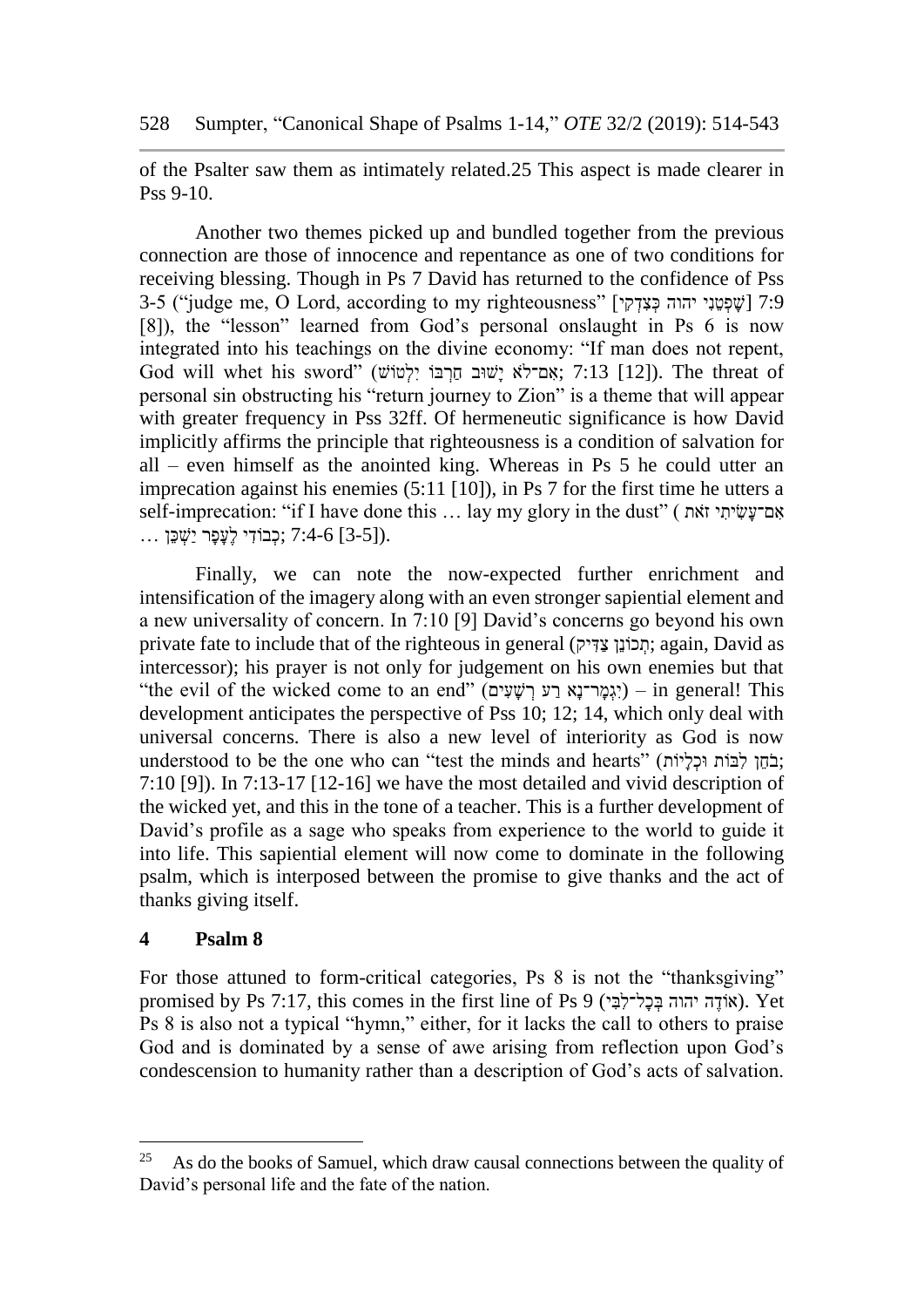The overall tone is that of awe-struck "confession" grounded in theological reflection upon humanity's role in God's universe.<sup>26</sup>

However we determine the genre of the psalm, it is clear that we have suddenly and rather surprisingly left – temporarily, given the clear continuation in Ps 9 – the trajectory established from Pss 3-7. As in Pss 1-2, we are dealing, once again, with base realities in terms of which the drama of David, the faithful, God, and the enemies take place. We have left the "fray," hovering above it in order to gain a better grasp of its nature. That this reflection should take place at this juncture, right between the vow of a praise that would bring the "narrative" of loss and restoration to its conclusion and the fulfilment of that vow in Ps 9, indicates that the function of Ps 8 may be to provide an additional theological interpretation of the meaning of that narrative, and thus a further explication of the divine economy of salvation. We will now explore this possibility.

Psalm 8 presents us with two great challenges: how do we interpret its internal coherence in light of the notoriously difficult v. 3 [2], and how does this psalm function in the context of Pss 1-14? I will provide an interpretation of v. 3 [2] that will try to answer both questions.

In terms of Ps 8 by itself, we must first note the overall theme. David – still understanding himself as part of a broader community and thus speaking on their behalf (note the "our" in vv. 2 [1] and 10 [9]) – notes the enormity of the honour granted to humanity as a whole given its apparent insignificance and weakness within the scheme of God's cosmos. This "royal" splendour consists in its being given the role of ruler of the animal world (8:8-9 [7-8]), a role it cannot fulfil in or of itself, but only insofar as God's grants it to it (8:5-6 [4-5]). However we relate this "democratic kingship" to David's peculiar anointing as king on Zion (on which, see below; see also Pss 2; 18; 20-21, in Book I), he clearly also identifies himself as a "royal human" in this general anthropological sense, thus placing himself on the level of humanity as a whole.

Within this general cosmic and anthropological context, v. 3 [2] sits very awkwardly:

> "Out of the mouth of babies and infants, you have established strength because of your foes, to still the enemy and the avenger (ESV translation)."

מִפִּי עוֹלְלִים וְיֹנְקִים יִפְדָתַ עֹז לְמַעֲן צוֹרְרֵיךָ לְהַשְׁבִּית אוֹיֵב וּמִתְנַקֵּם:

What do babies' "words" as God's "weapons" against his enemies have to do with humanity's God-ordained royal rule over creation? And who are these

<sup>26</sup> <sup>26</sup> For genre issues, see, e.g., Frank-Lothar Hossfeld and Erich Zenger, *Die Psalmen I: Psalm 1-50* (NEB 29; Würzburg: Echter, 1993), 77.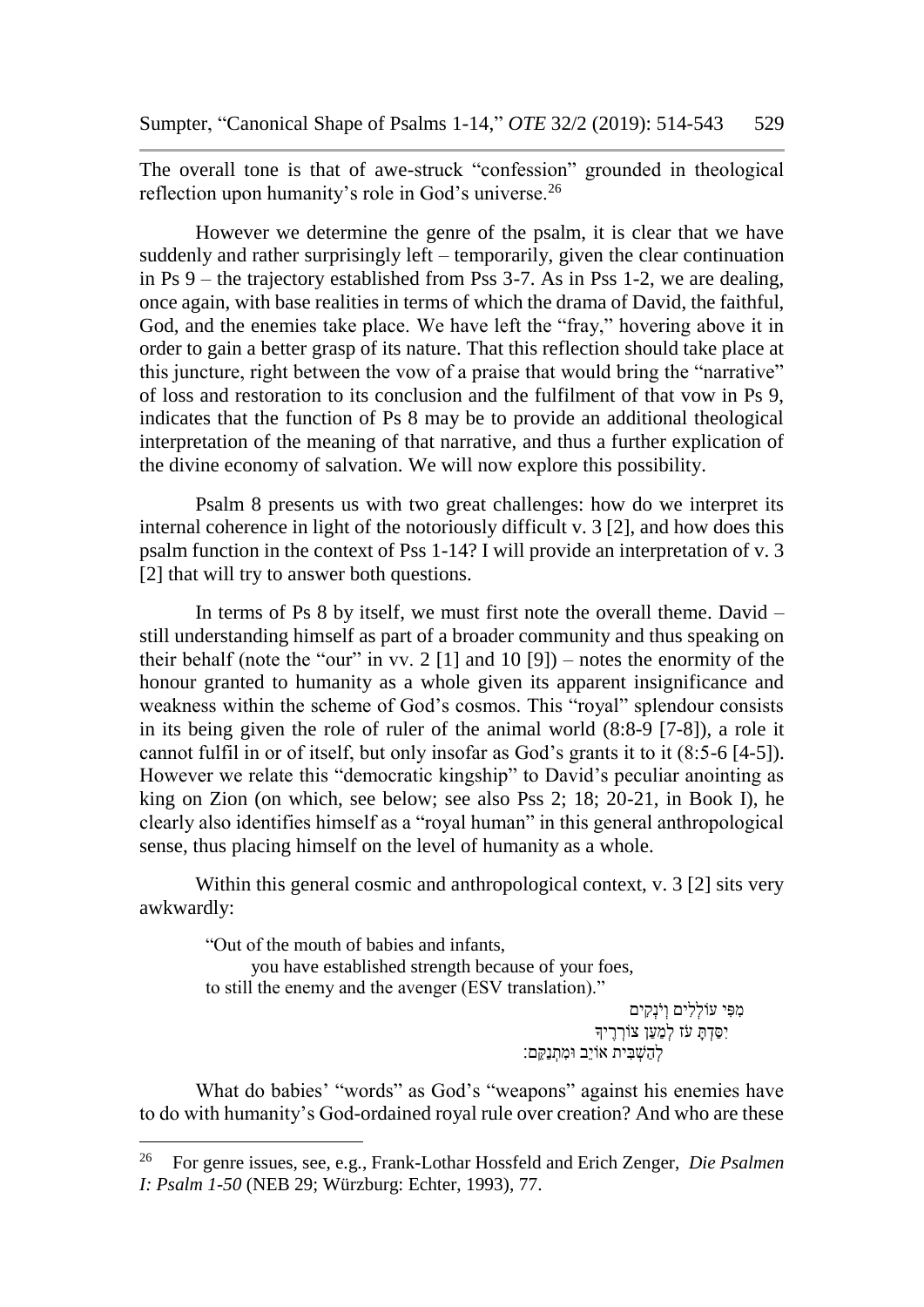enemies of God? For our purposes an exhaustive interpretation of Ps 8 itself is not necessary. The following observations should suffice to limit and guide interpretive possibilities and provide a bridge to the meaning in the context of Pss  $1-7$ :

- 1) A key contrast in the psalm is that between human weakness (8:5-6 [4-5]) and divine power (8:2, 4-10 [1, 3-9]).
- 2) This contrast sets the framework for the awe experienced: despite this contrast, God grants humanity its role as rulers in creation ("you have made [or "caused to lack little"]/crowned/given dominion/put under  $\rm{hist\, feet\, ...\,''}$  [[תַּחַסְּרֵהוּ מִעֲט/ תִּעֲטָּרֶהוּ/תַמְּשִׁילָהוּ/שַׁתְּה תַחַת־רַגְלִיו].
- 3) Implicit is a threat: in order to exercise that rule correctly, humans need to have internalized this wisdom theme, namely that they are creatures exercising power delegated by a creator. With "honour and splendour" (כבוֹד וְהִדְר) comes the necessity to fully internalize one's true identity as weak and dependent on one greater than oneself. Failing to do so puts you at odds with your own identity as creature. This is, in fact, the key test failed by Adam and Eve in the Garden of Eden when they ate from the tree promising wisdom. By taking it, they attempted to reverse the roles of creator-creature by themselves becoming like God rather than living in creaturely dependence (Gen 3:5). The "wisdom" granted them through the forbidden fruit thus turned out to be a false wisdom. Ps 8 is offering true wisdom to help guide humans truly be what they were created to be.

In this context, the "babes and sucklings" (עֹוֹלְלִים וְיֹנִקְיִם) of 8:3 [2] seem to be a metaphor for humanity as a whole, representing what they should be in order to fulfil their divinely appointed role. As with humanity, so with the babes, God exercises his power, he "establishes strength/a bulwark" (ז
"ס
, through that which is weak, even as weak as "babes" dependent on their heavenly "father." As such, v. 3 [2] is an implicit exhortation to all of humanity to become like babes in order to truly realize their royal human identity (Matt 19:14). Within the context of the psalm alone, however, much remains mysterious with this verse. What is it that comes from the mouths of babes by means of which God establishes strength? Is it their cries for help interpreted metaphorically as prayers? And who are God's enemies? Are they humans trying to be gods? Or are they perhaps angelic beings to whom something must be proven (as in Job, which has a number of connections with this psalm)? Ps 8 by itself seems unable to fully answer these questions. The broader context of Pss 3-7, however, does provide more points of reference.

The immediate literary context of Ps 8 is characterized by the elements of 8:3 [2], namely enemies, conflict, weakness, speech, and victory. If we read Ps 8 in this context, we get the impression that what Ps 8 proclaims to be true of humans in general is embodied is a special way by David in particular. David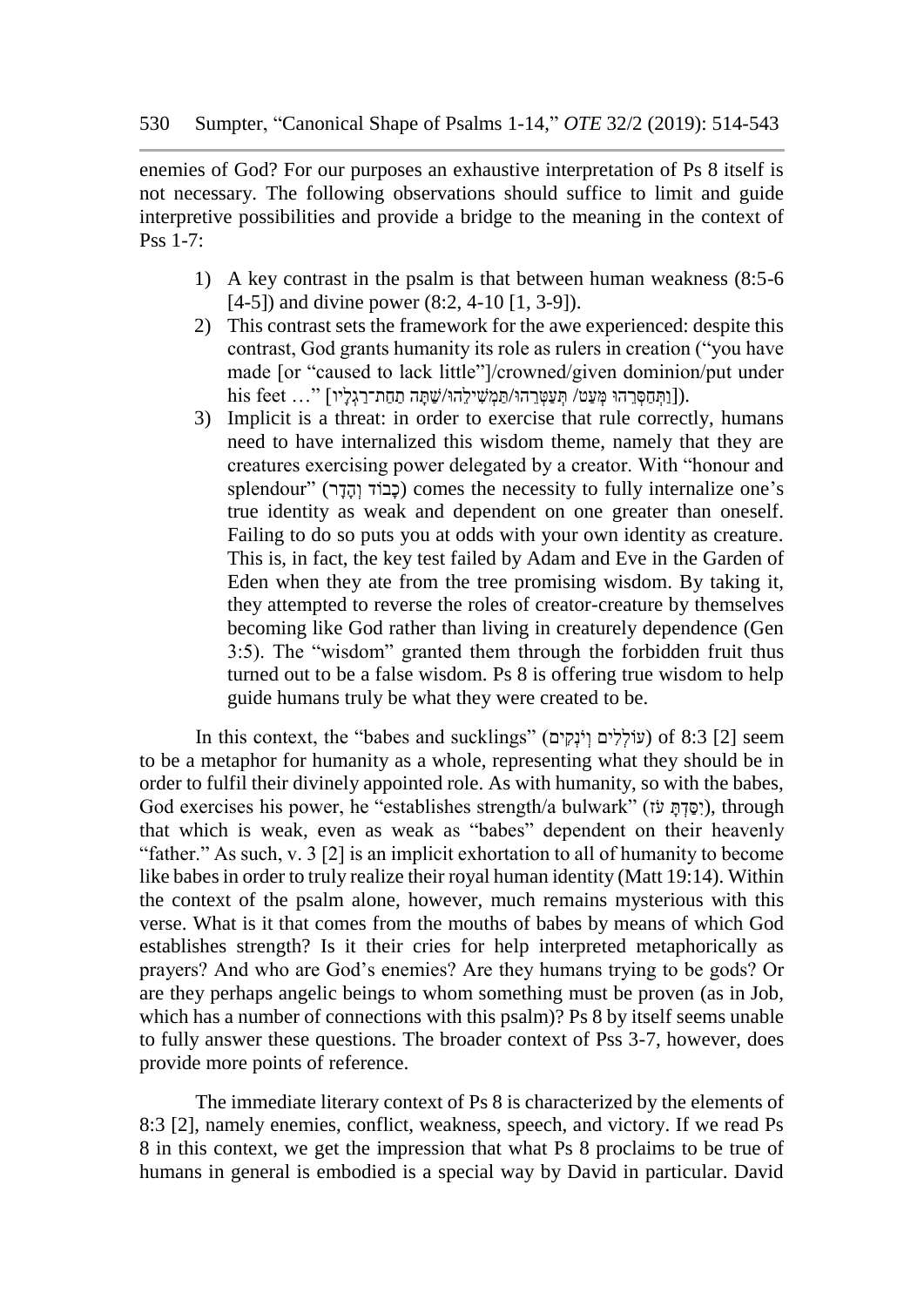acts out his role as "royal baby," so to speak, and thereby embodies a true human being, a "proper Adam," as it were. Let us look at the details:

Read in immediate canonical context, who are God's "enemy and avenger" (אוֹיֵב וּמִתְנַקֵּם)? These are surely those in Ps 1 who make themselves their "own gods" by following their own council, those in Pss 2 and 3 who make themselves their own gods by wresting the sovereignty from the true God and his human king, those in Pss 4-5 and 7 who attack God's anointed king without justification, primarily by use of false accusations. However, Ps 6 has also taught us that there is a caveat to this identification of God's enemies with those of David: David's enemies are God's only to the degree that David does in fact enact the dependency of a child. If David acts wickedly, he makes himself one of God's enemies and is only left with repentance as a way out of judgement (Pss 6; 7:4-6, 12 [3-5, 11]).

How does God overcome his enemies? The answer is by words (Ps 8:3 [2]), namely the various words emanating from the mouth of David in Pss 3-7; 9-14. In these psalms God does not simply overcome the wicked automatically with David as passive onlooker, God waits for prayer – David's supplication for himself and intercession for others, including the prayer of repentance ("the Lord accepts my prayer" [יהוה תִּפְלָתִי יִקָּח] (6:10 [9]). In short, Pss 3-7 amount to a realization of the principle of Ps 8:3 [2]: a certain kind of language is the primary means by which God overcomes his enemies.<sup>27</sup>

Finally, what is the condition of the prayer-language for it to be an effective tool in God's hands? It must be the prayer of an utterly dependent infant. To phrase it in context, God's "son" (בְּנִי אֲתָּה, Ps 2:7), in order to fulfil his role, must become a "suckling babe" (יוֹנְקִים וְיֹנִקְים, Ps 8:2). Is this not a transformation we see being faithfully enacted by David in the psalms following Ps 2? Is this not the canonical-theological meaning of these psalms' "pleas for help" and "affirmations of confidence" as they enact in the life of David the kind of dependence that should have characterized Adam and Eve in the Garden?

In sum, I propose that the function of Ps 8 in canonical context is to further deepen the reader's understanding of God's economy of salvation. David's "fall" from Zion and struggle to return is a process that requires him to embody in his life what it means to be a true human according to God's original design: weak and dependent on God, and thus thereby strong and victorious over whatever threatens God's design. Only then can David take up his throne as God's

<sup>&</sup>lt;sup>27</sup> The fact that the enemies of Pss 1-7 are primarily God's and not David's is made clear by Ps 2. We must remember that the primary subject matter of Pss 1-14 is the *divine economy of salvation*. As far as the editors of the Psalter are concerned, what happens to David is not accidental but an outworking of this economy.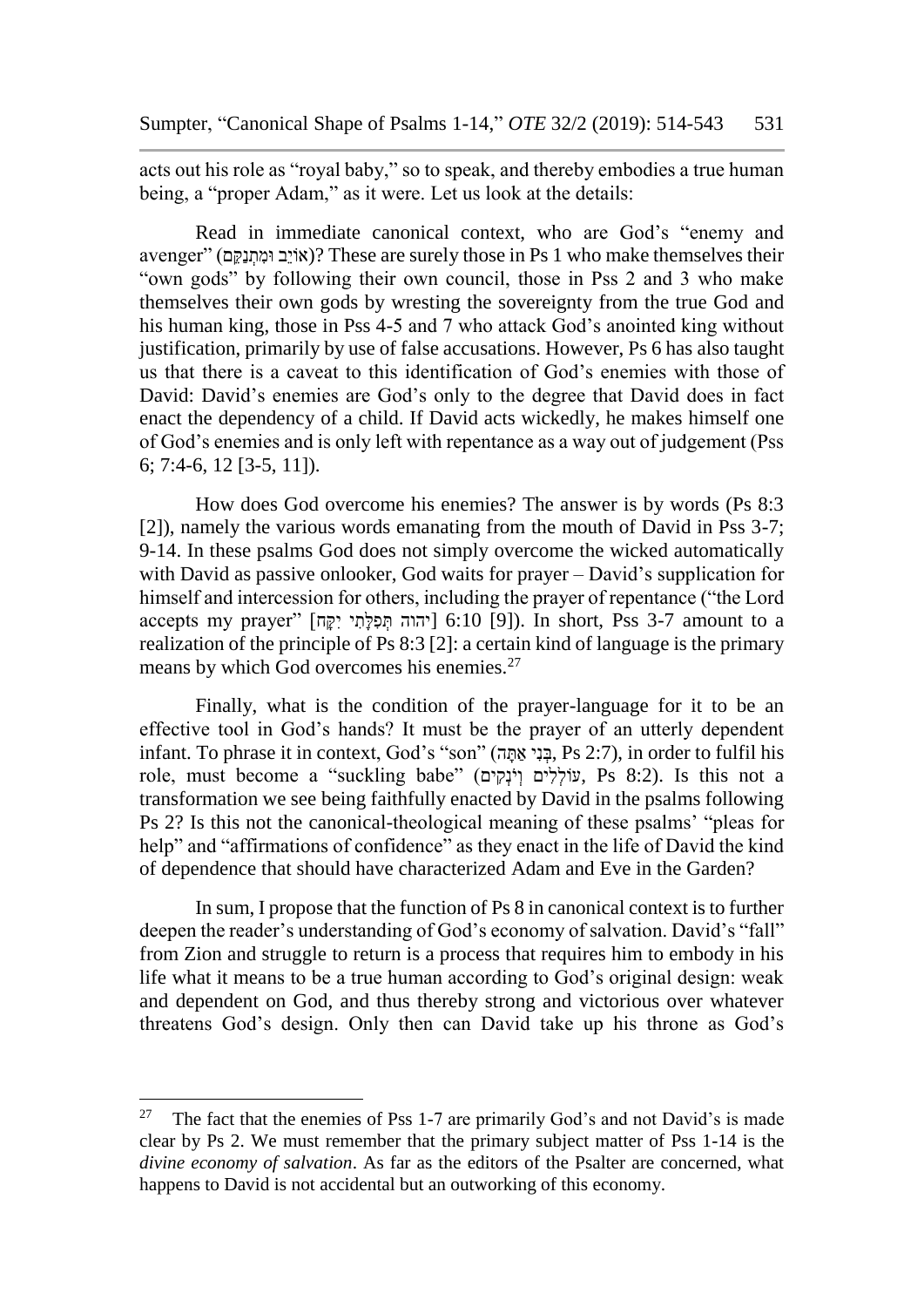anointed "son" (Ps 2:7; in Ps 9:20-21 [19-20] David applies this principle to the kings of the nations: if only they would be wise and be like him!). $^{28}$ 

My interpretation of the function of Ps 8 in context is buttressed by Ps 19, which plays a similar role in its canonical context.<sup>29</sup> Just as Ps 8 picks up the theme of royalty and childhood from Ps 2, Ps 19 picks up the theme of law in Ps 1. Both psalms proceed to embed the meaning of these realities with a cosmic context that exceeds the original frame of reference of these psalms. Both Psalms function to theologically contextualize the nature of the Davidic struggle contained in the psalms surrounding them by grounding that struggle in its ultimate reality. Both Psalms contain promise and the threat of failure (19:13-15 [12-14]), the threat of failure constituting one factor in the cyclical pattern of praise and complaint that characterizes the Psalter as a whole (a factor apparently not present in Pss 9-10, however; see below).

## **5 Psalms 9-14**

 $\overline{a}$ 

With the first thanksgiving in the Psalter (Ps 9:1-13 [1-12]) this section opens with a psalm marking a fulfilment of the vow of Ps 7 and a resolution of the problem raised by Pss 2-3: David is back with his God in Zion; he has been saved and the Lord reigns over the whole world. However, within this same psalm (v. 14 [13] onwards) the complaints and petitions suddenly start again, marking the beginning of the next section of Pss 10-14. This section, in a sense, treads the same old ground as Pss 3-17: David is afflicted by enemies, he cries out to God for help, that help is located in Zion. However, the "parallelism" is not "synonymous," there are differences in composition and content. In terms of the latter, we notice a further intensification and universalization of the imagery found in Pss 3-7. We also have the introduction of two new themes: David as a representative of the "poor"/ "oppressed" and the issue of the hiddenness of God. In terms of the former, the linear composition of Pss 3-7 and 9 is replaced by a non-linear ABA'B'A''B'' pattern in which psalms concerned exclusively with the poor and their oppressors in general (Pss 10; 12; 14) alternate with psalms concerned with David's personal fate (Pss 9; 11; 13).<sup>30</sup>

<sup>&</sup>lt;sup>28</sup> Whereas, as scholars trained to think in history-of-religions categories, have spoken of Ps 8 as "democratizing kingship," when read canonically (and thus, from the perspective of the editors, ontologically), it is the other way round: humanity from the start was royal, so that royal lineages can at best only be seen as embodiments of a universal principle. The Psalter teaches that in order to be an Israelite king David must first prove himself as a proper human king.

<sup>&</sup>lt;sup>29</sup> See Sumpter, "Psalms 15-24," for details.<br> $^{29}$  The linear movement towards Zion tak

The linear movement towards Zion takes centre stage once again in Pss 15-24, which have a chiastic structure. See Sumpter, "Psalms 15-24."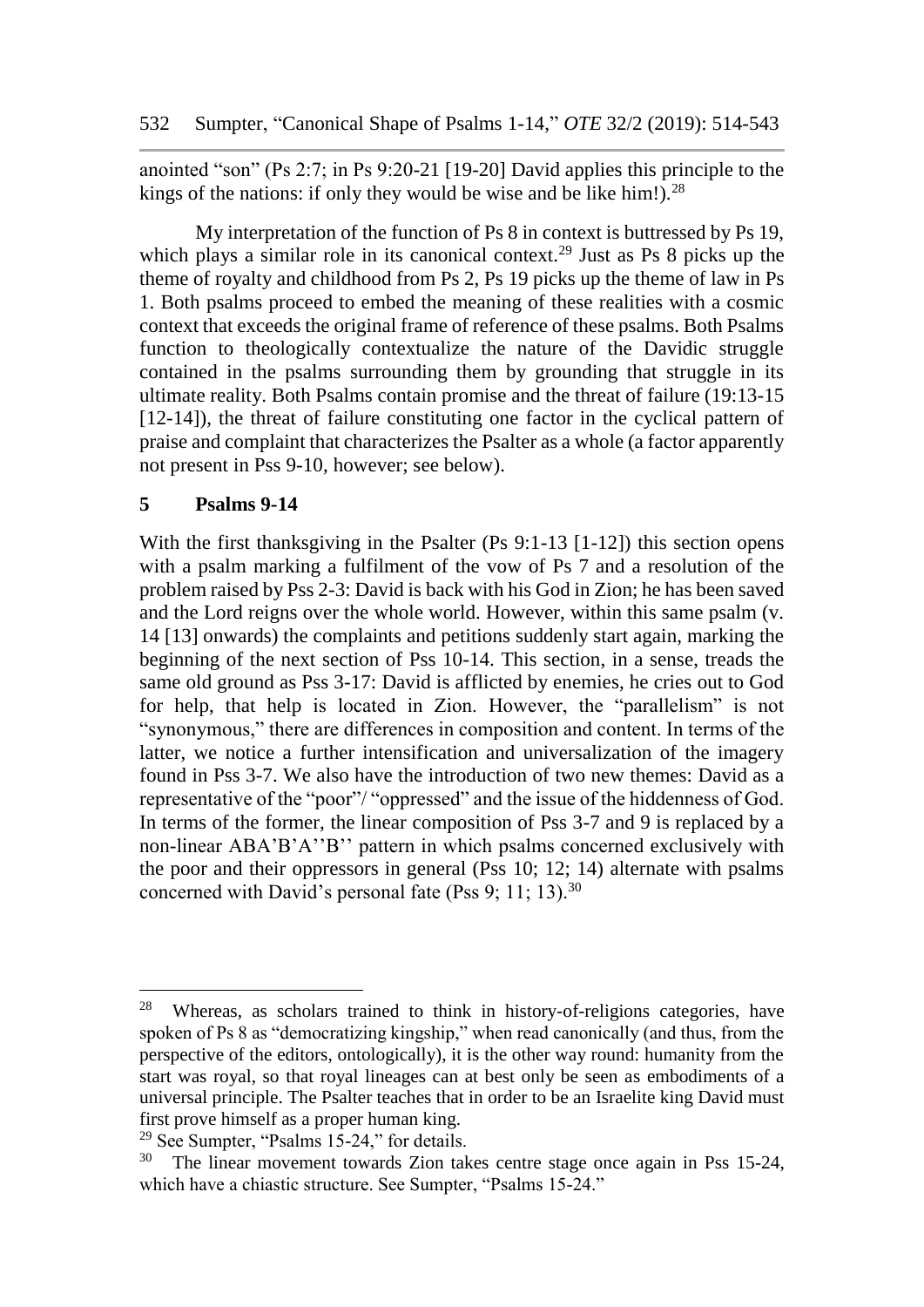#### *a Psalms 7, 8, 9*

 $\overline{a}$ 

The primary transition is from Ps 7, with its promise to give thanks once God has intervened, to Ps 9, which describes God's intervention and thanks him for it. However, as we shall see, Ps 9 also picks up a wisdom element first introduced by Ps 8 and incorporates this into its prayer.

We start with the thanksgiving. Psalm 9:2 [1] picks up the word "thanks" from 7:18 [17] (אוֹדֶה יהוה כִּצְדְקוֹ) in order to announce that that is what the psalmist shall now do ("I will give thanks to the Lord with my whole heart" [ יהוה הדוה ָרְבְּלִ־לִּבִּי), specifically by recounting his "wonderful deeds" (בְּכָל־לִבִּי). $^{31}$  If David had been faithfully clinging on to the promises of Pss 1-2 throughout Pss 3-7, from the perspective of Ps 9 those promises have now been fulfilled. Note, too, the way in which they have been fulfilled, namely by bundling together both the personal and the political dimensions of David's conflicts and locating the source of their resolution in God's judging activities in Zion. First, the intersplicing of the national and personal. We had already noticed this tendency in Ps 7; in Pss 9 and 10 (which is closely related to 9) they are juxtaposed without any attempt to co-ordinate them logically (personal: e.g. 9:4-5 [3-4], 10 [11], 14-15 [13-14 ]; 10:2-11; national: e.g. 9:7-9 [6-8], 12 [11], 20-21 [19-20]; 10:16).<sup>32</sup> However this is interpreted within the psalm itself, the effect within the context of Pss 1-9 is that all of David's conflicts from the previous psalms are now bundled together, juxtaposed with each other – perhaps even superimposed upon each other - as necessary elements in his struggle to regain the throne.<sup>33</sup> Furthermore, the place where Ps 9 climaxes this movement is Zion; within it God is presented as both universal king and judge exercising power and rule over all the nations  $(9:8-9, 12 [7-8, 11])$  – a global perspective not heard since Ps 2. Again, this is an indication that his journey has come to an end. David is redeemed, the world at large is set to rights. $34$ 

 $31$  The pattern of arrangement in which psalms are sequenced according to stages of trust  $\rightarrow$  petition  $\rightarrow$  praise is found in chiastic form in Pss 15-24.

<sup>32</sup> Beat Weber, *Werkbuch Psalmen I: Die Psalmen 1-72* (Stuttgart: Kohlhammer, 2001), 78. It was Hartenstein who helped me see the bundling function of these elements of Pss 9-10 in relation to the surrounding psalms, even if he goes a different direction in his interpretation.

 $33$  Hartenstein uses a series of words to try and describe the interrelation of categories: *Überblendung; Transformation; Angleichung; Neuinterpretation* ("Psalm 3-14"). Weber notes: "*Zwischen Individual- und Kollektivebene schillernd wird in diesem Psalm die Bezeichnung גוים* ... *eingesetzt (9,6.16.18.20.21; 10,16)*" (78). The word "schillernd" ("shifting") expresses my sense that different dimensions are being conceptually superimposed in order to articulate a deeper, undergirding reality: the ontological unity of David's struggle across various domains.<br><sup>34</sup> What seems to be missing from this picture is God exerci-

<sup>34</sup> What seems to be missing from this picture is God exercising his rule *through* his warrior king, as in Ps 2. Our psalms here indicate that the *means by which* God brings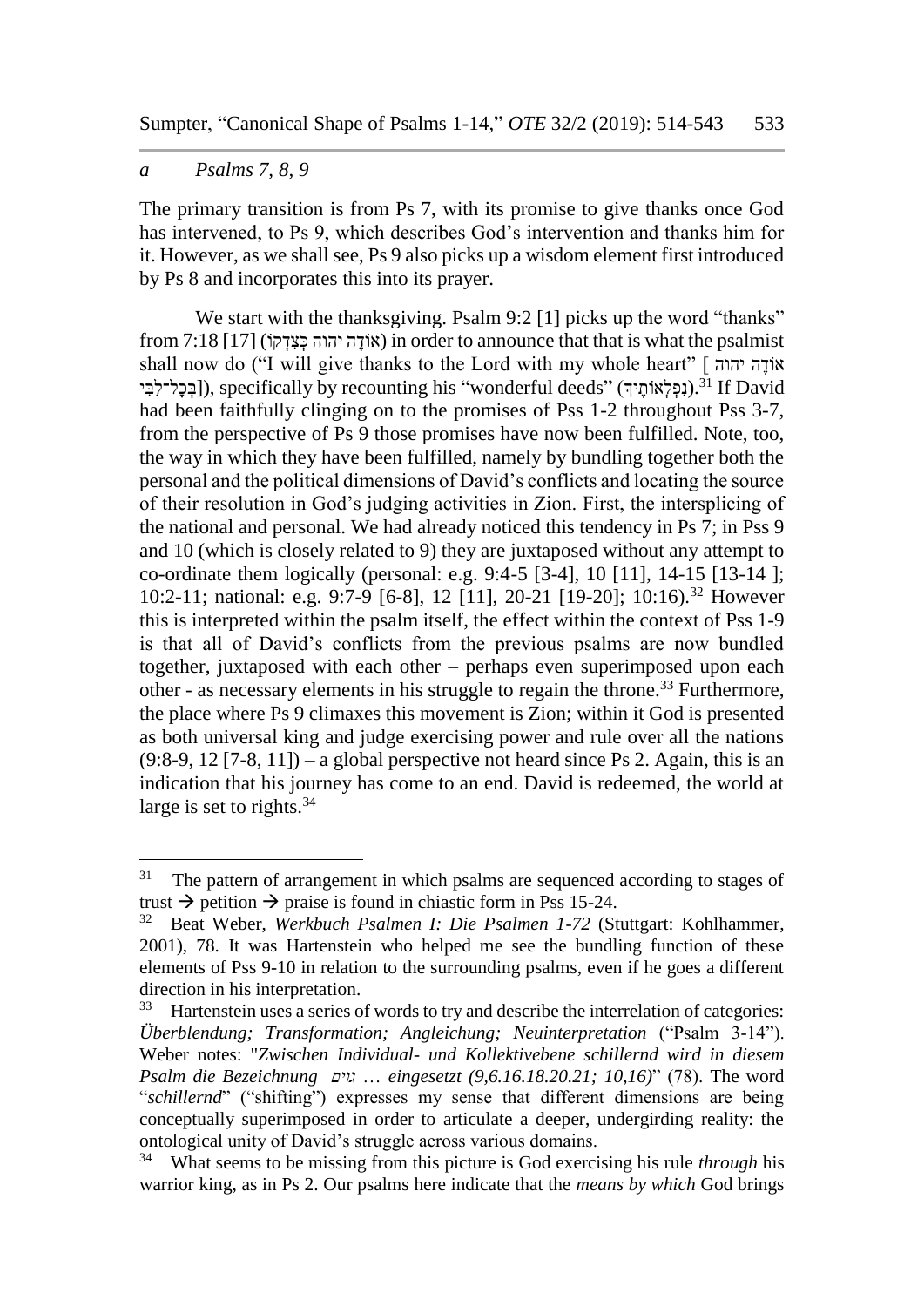#### 534 Sumpter, "Canonical Shape of Psalms 1-14," *OTE* 32/2 (2019): 514-543

How do we interpret then, the sudden and crass switch in fortunes within the psalm itself (9:14-21 [13-20])? The initial imagery used to portray this sudden reversal is that of Ps 6 and seems play a similar role to the one it had there (when read in sequence after Ps 5): having now passed the threshold into Zion, David plummets to the place most distant from it, for he is now back at the "gates of death" (שִׁעֲרֵי מַוֵת); 9:14 [13]), asking to be restored to "the gates of Daughter Zion" (שַׁעֲרֵי בְּת־צִיוֹן), where he can once again "rejoice in your salvation" (אגילה בישועתך; 9:15 [14]). Note the completeness of the reversal in the continuity of David's new plight with that from which he had been previously saved: he calls on the Lord to save him from both personal and national persecutors (compare 9:14-15 [13-14] with 9:20-21 [19-20]; also 10:12-13 [11- 12]).<sup>35</sup> Even if we posit that in terms of real time the petitions took place before the praise,  $36$  in literary-canonical time the second half of Ps 9 functions as a bridge to Pss 10-14, all of which are of the same petition genre, indicating that David's victory was temporary (proleptic?) and in need of further resolution (in Pss 18 // 20-21). In the second half of Pss 3-14, therefore, we have a re-iteration of the first.

Read in canonical context, David's renewed petitions factor in the anthropological insights he had gained in Ps 8, an initial indication that the reiteration of his struggles in Ps 9:14 [13]-14:7 contain a development of what had gone before.<sup>37</sup> When crying out for the Lord to "arise" (קוּמָה יהוה) he interprets the nature of what the wicked are doing as consisting in an inversion of their human identity as dependent creatures: "Let not man prevail … Let the nations know that they are but man!" (אֲלֹ־יִעֹז אֲנוֹשׁ הֵמֵה; 9:20-21  $[19-20]$ ; see also 10:18). Apart from Ps 8:5 [4], these are the only places where שׁגּוֹשׁ ("man") occurs in Pss 1-14 (the next 55:14 [13]). In line with the sapiential trajectory identified throughout our collection, this throws the whole conflict in Pss 3-7 / 9-14 in a deeper theological light: the struggle between David and those he represents and belongs to, on the one side, and everyone else, on the other, is a struggle between true and false humanity, between humans who live as they have been designed to live, and those who rebel against that design and try to invert it.

about his rule is through the humiliation, suffering, persistent faith and prayer of his king. However, in the second climax in the cycle of petition to praise, Pss 18 // 20-21, David *is* presented as a victorious warrior fighting *for* his people (see Sumpter, "Psalms 15-24," for the parallelism between these two psalms). The theological challenge is to grasp how these different images interrelate without illegitimately subordinating one to the other. Pss 7; 9-10 indicate that the private and political are intimately connected in David's experience and vocation.

<sup>35</sup> Weber, *Psalmen I*, 78.

<sup>&</sup>lt;sup>36</sup> As suggested by Weber, *Psalmen I*, 78, for example.<br><sup>37</sup> Hartanstain "Psalm 1 14" 262 263

Hartenstein, "Psalm 1-14," 262-263.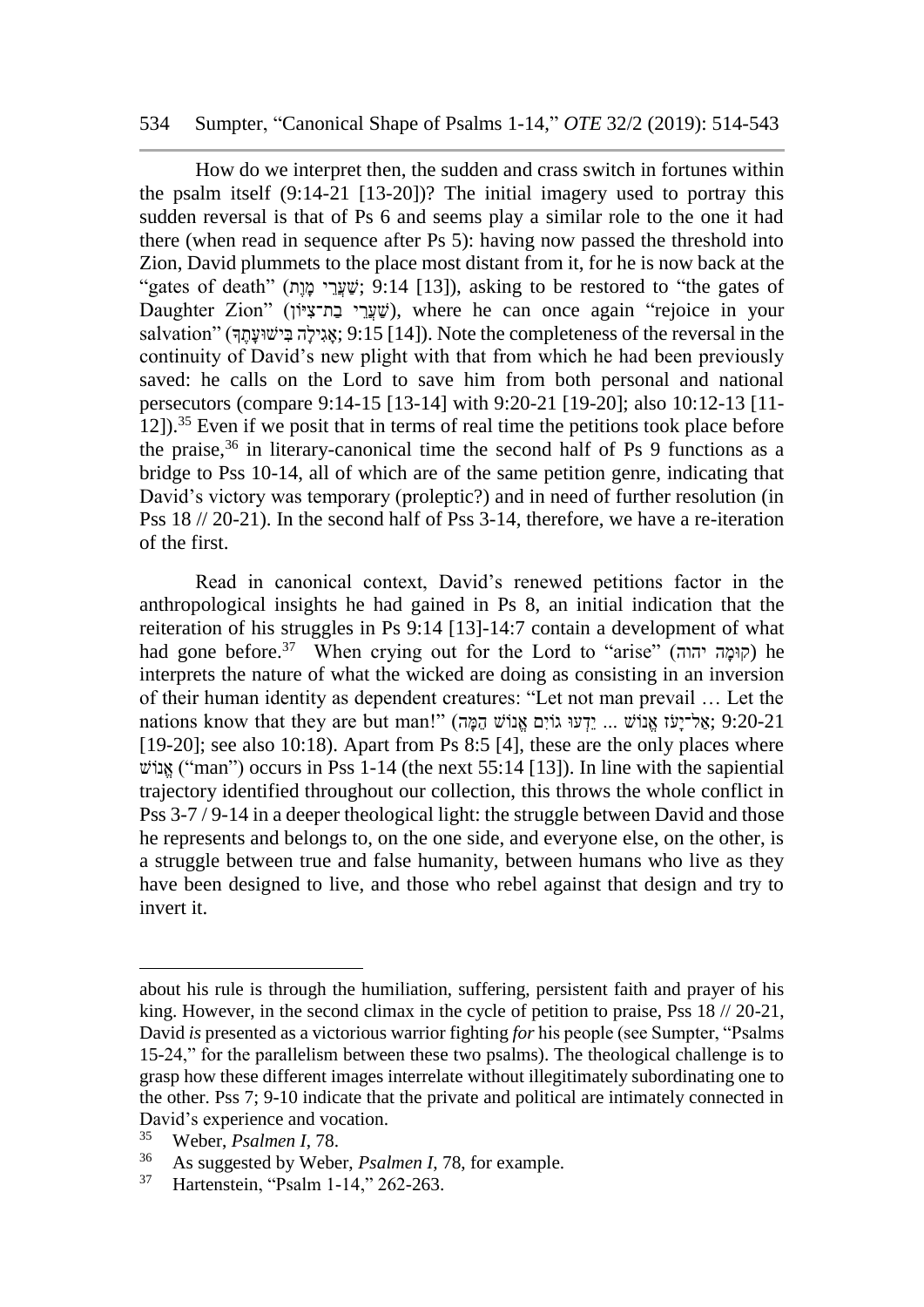Sumpter, "Canonical Shape of Psalms 1-14," *OTE* 32/2 (2019): 514-543 535

This question of the identity of David and his group brings us to a final innovation in Ps 9 that will constitute something of a Leitmotif in one set of the alternating psalms that make up Pss 9-14 (Pss  $\frac{9-10;38}{12}$ ; 14): the identification of the group that David is associated with as the "inhabitants of Zion" (וֹשֶׁב צִיּוֹן); 9:12 [11]), on the one hand, and the "afflicted" (עניים; 9:12 [11]), "oppressed" (אֶבְיוֹן), "needy" (אֱבִיוֹן), and "poor" (אֲנָוִים), 9:19 [18]), on the other (and later on the "weak" and "fatherless" (יתום) 10:18]; יתום] 10:10, 14 $[10:10, 14]$ . <sup>39</sup> According to Ps 72:2, 4, 12-13, this is the group that God's anointed king should protect. We thus now see that David not only becomes a refugee alongside those who should seek refuge in God through him, he also becomes one of the oppressed who should find justice from God through him. The motif of David's becoming one of those whom he should save is thus further enriched by socioeconomic categories. However, as will become clear in the next psalm, which contains a lengthy exposition of the nature of the "poor" and their "oppressors," this poverty has a religious dimension.<sup>40</sup>

### *b Psalms 9-10*

Many scholars believe that Ps(s) 9-10 constitute an original unity which was only secondarily split in the Masoretic Tradition (cf. LXX). There are certainly many thematic and lexical connections between the two. However we answer the question, when read in sequential canonical context, that Ps 10 also has an integrity of its own. Although it continues Ps 9's "downward spiral," marking a renewal of David's struggles, it does sow two distinct emphases that are characteristic of Pss 10-14 as a whole and which thus distinguish this group from Pss 3-7. Ps 10 introduces two new perspectives: the challenge to faith brought about by God's apparent hiddenness, and the representation of evil in increasingly abstract, universal, and almost apocalyptic turns.

In the opening line of Ps 10 David tackles the theme of absence head on in the form of a question directed to God: "Why, O Lord, do you stand far away? לָמָ ה יהוה ּתַ עֲמֹד בְׂ רָ חֹוק ּתַ עְׂ לִּים לְׂעִּ ּתֹות ) "?trouble of times in yourself hide you do Why ה ָרָצַב(. With the exception of Ps 6:3 [2], where David was the object of God's

<sup>38</sup> According to my ABA'B'A''B'' model, Pss 9 and 10 actually belong to two distinct categories: Ps 9 is concerned with David's fate, Ps 10 is exclusively concerned with the fate of the "poor." However, words from the semantic field of the poor occur in both psalms.<br> $^{39}$  For the rest

<sup>39</sup> For the rest of the collection: אביון) 12:6] 5([, עניים) 9:13 ;10:2, 9, 12, 17 ;12:6] 5 ;[ 14:6), דך (10:10, 18). יתום (10:18) and חלכאים (10:10, 14) belong to the same semantic field. None of these words occur in Pss 1-8 (Hartenstein, "Psalm 3-14," 260).

According to Benjamin Ollenburger, the poor find protection in Zion, not because of their social status *per se* but because they have nowhere to turn for help but YHWH alone. See his *Zion the City of the Great King: A Theological Symbol of the Jerusalem Cult* (JSOTSup 41; Sheffield: Sheffield Academic, 1987).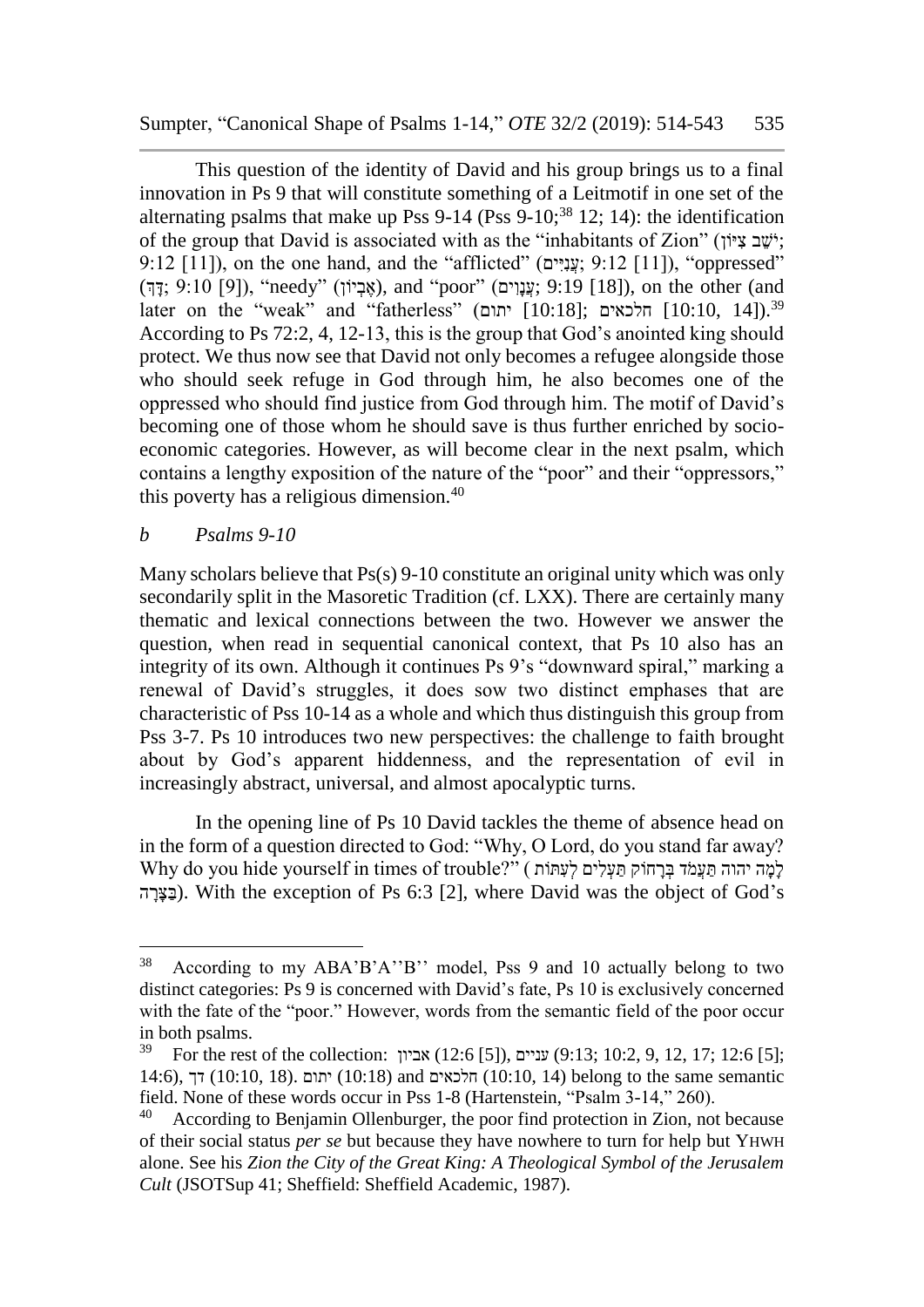wrath, this is the first time in the Psalter that David questions God about the apparent mystery of his ways.<sup>41</sup>

David then launches into the longest reflection on the nature of the "faithless" and the "faithful" thus far in the Psalter (my choice of these terms will be made clear below). His primary interest here is no longer his own fate per se but rather that of these two conflicting parties in general. Nowhere does he pray for his own salvation (unlike in Ps 9:14-15 [13-14] where he prays, "Be gracious to me …"), rather he turns to God, asking why he is allowing the conflict to continue, praying for him to intervene for the "afflicted" in general (10:12,  $\rightarrow$   $\times$ ייםִּּנִּעֲ כחַ שְׁׂ תִּּ( , and concluding with a "nevertheless" expression of hope: "But you ל. (10:14 האָתָה כִּי־אָתָּה עַמַל וַכַעַס תַּבִּיט) (10:14.

Read canonically, the content of this description of the "faithful" and the "faithless" is developed in terms of the psalms that have preceded. To grasp this, we need to note that undergirding the manifold forms of social and economic oppression described in 10:2-11 is the basic concept of faithfulness or the lack thereof. The oppressors and oppressed are understood in theological and not just socio-economic terms. Who are the wicked? They fulfil their desires and oppress because they think "there is no God" (אֵין אֱלֹהֶים; 10:4); he prospers in the present, and so concludes that God's judgements are nought (10:5-6); "He says in his heart, 'God has forgotten, he has hidden his face, he will never see it.'" ( אֲמֵר בִּלְבּוֹ שָׁכָה אֵל הִסְתִּיר פַּנַיו בַל־רַאֲה לַנְצָח  $\dddot{y}$ ; 10:11). And the wicked can say this because, as David himself noted in v. 1, God is in fact taking his time! Part of the message of the arrangement of Pss 3-14 is that precisely this is the case. And it is this which provides the warrant for the wicked's "arrogance" (גַאֲנָת; 10:2), the grounds for their own perverse "wisdom." God is taking his time to fulfil his promises of Pss 1-2, hence humanity loses faith, attempts itself to become God, and so becomes wicked.

The same can be said for what I call here the "faithful." The "innocent"  $($ יָתוֹם), "helpless" (חֵלְכָה), "poor" (עָנִי), "fatherless" (יָתוֹם) suffer in various ways at the hand of the wicked, but what puts them on the right side of history is not their suffering or weakness per se but that they "commit themselves" to God ( ךָיֶלָע יָעֲזֹב חֲלְכָה ;10:14). Unlike the wicked (10:3), they direct their "desire" to God (תאוה ;10:17 (and so correctly enact their primal creatureliness (Ps 8).

As in Ps 9, this exposition of the faithful/faithless or oppressed/oppressors links up with the sapiential insight of Ps 8. Those from whom God should deliver the earth are those who are "man of the earth" (אֲנוֹשׁ מִן־הָאֲרֵץ "אֲנוֹשׁ בָּוֹנֵאֵל ;10:18; see Ps 8:5 [4]) but who are acting as if they are God.

l

<sup>&</sup>lt;sup>41</sup> Similar intense questions reappear in Ps 13:2-3 [1-2], here "how long?" rather than "why?"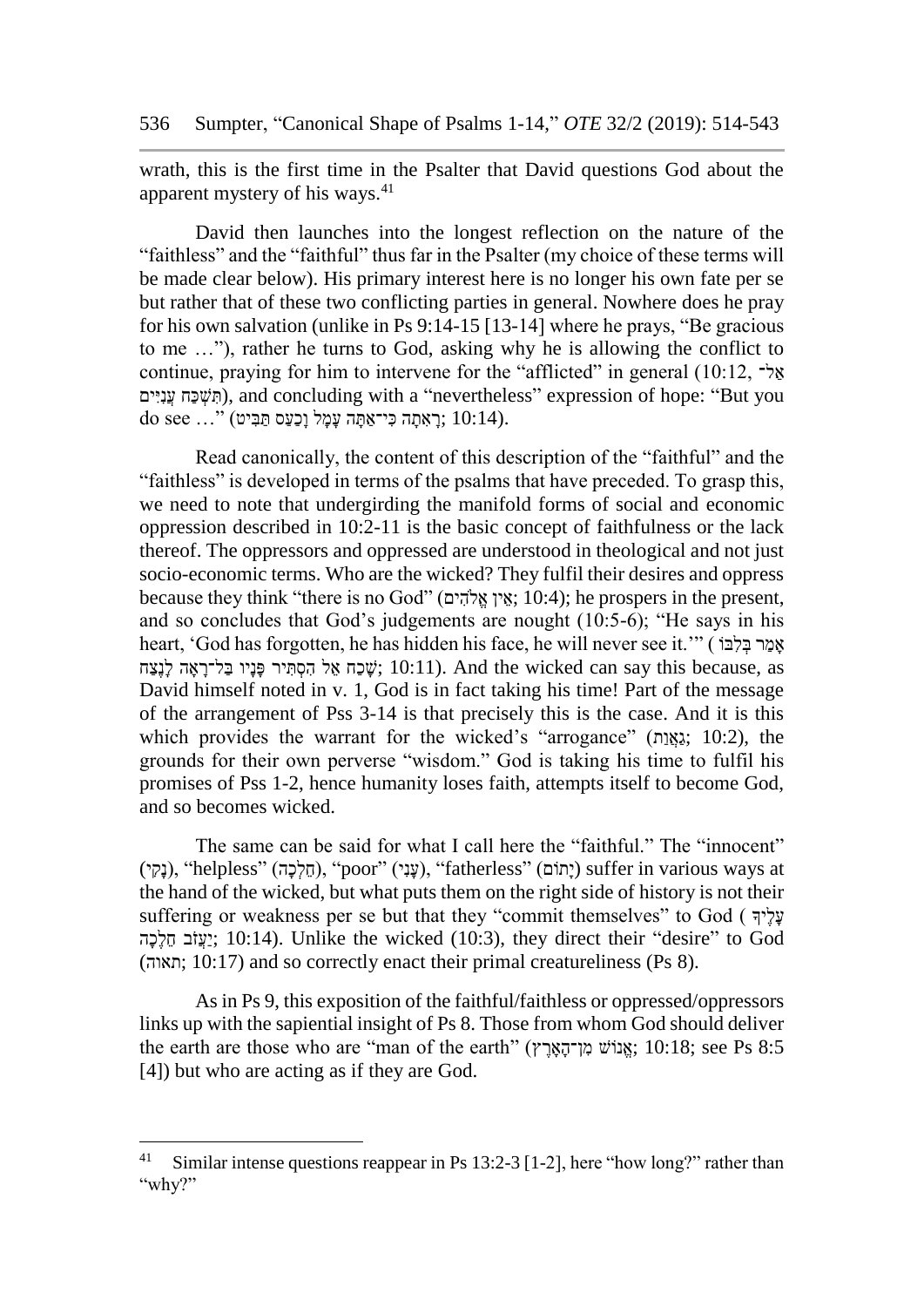We can thus conclude the following: Ps 10 in particular marks (after Ps 9:14-21 [13-20]) the beginning of a renewed struggle on the part of David. However, it does so in light of a question, the question as to why God should allow the struggle to go on. Why does he hide himself? Or, to phrase it in a manner more germane to the concerns of both the rest of the psalm and to Pss 10-14, why does he hide himself in such a way that he provides grounds for evil to become more prolific? As we have seen, the reflection upon the nature of the wicked is connected to the question posed: precisely because God hides himself the wicked feel that they have free reign and so they increase their evildoings.

Despite this, David continues to pray for his people (10:12-15) and exemplify the faith that they need (10:16-18). And that faith is articulated, once again, in terms of God's coming sovereign rule over his special domain ("the nations perish from his land" [אָבְדוּ גוֹיִם מֵאֵרְצוֹ]; 10:16).

Ps 10 thus sets the tone for Pss 10-14. We turn to see how Ps 11 develops it.

#### *c Psalms 10-11*

As mentioned above, the sequence of Pss 9-10 is characterized by an ABA'B'A''B'' pattern. Ps 9 (A) was focused on David's personal fate, although the fate of those like him was also on the horizon. In Ps 10 (B) he focused exclusively on the fate of the oppressed in general. In Ps 11 (A) we leave this level of generality and focus once again on David's fate; David thus makes concrete in his own experience what is true of the oppressed in general.

At first glance, it may not be evident how Ps 11 advances beyond Pss 3- 7. It may read like a typical psalm of petition. However, sensitized by the concerns of Ps 10 we can see how the challenge to his faith exceeds all that has preceded, as does the kind of judgement he calls upon to deal with it.

Our psalm opens with an affirmation of the key virtue of all our psalms thus far: "In the Lord I take refuge" (ביהוה חסיתי; 11:1). A first indication of the intensity of the challenge David faces is that it is his own friends who call upon him to give up this confidence and seek refuge elsewhere, namely the mountains ("Flee like a bird to your mountain" [ורֹפ ִּצ םֶכ ְׂרַה י ִּודּנ) Qere)]; 11:1). Why? In vivid imagery David is described like a vulnerable animal about to be hunted by his enemies; the arrow is already fitted on the string—the situation is urgent. Not only that, it appears that the very foundations (of the cosmos? of life?) are destroyed (11:3) – the situation could hardly be more hopeless for the "righteous one" (צַדִּיק: 11:3).

Corresponding to the intensity of the threat, which goes beyond David's personal experience to undermine the foundations of existence, is the almost apocalyptic nature of the punishment David feels is fitting for such evil: coals,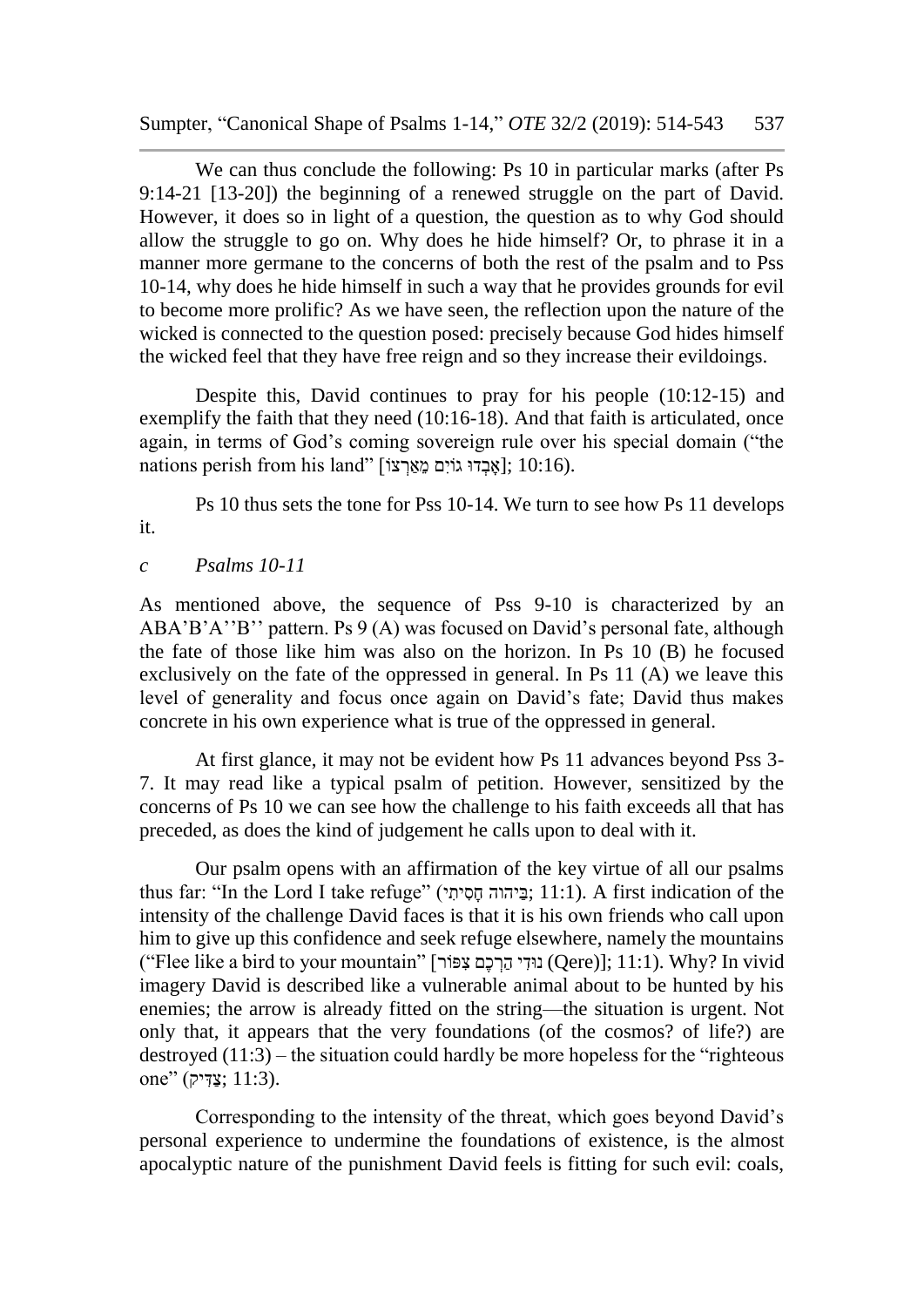fire, sulphur, and a scorching wind (פָּחִים/אֵשׁ/וְגָפְרִית/וְיוּהָ זָלְעֲפֹוֹת) (11:6). Weber links this imagery to the destruction of the Sodom and Gomorrah (Gen 19:24) and draws the conclusion that their "evil deeds have attained their full measure and so have now earned the corresponding punishment."<sup>42</sup> None of the descriptions of threat and punishment in the psalms so far have achieved this level of universality and intensity.

Precisely in the face of this kind of urgent, immediate and allencompassing threat, when even David's own friends have failed the lesson of the Psalter and advise him to seek refuge in the mountains rather than God, David exercises faith – not as a heroic act of inner fortitude or stoic stability in the face of uncertainty but by his simple commitment to the promise of Pss 1-2, which he believes to be true and so lives his life in light of them.<sup>43</sup> For example, Zion remains a central element of David's hope for it is the source of his salvation; furthermore, as in Ps 2, it is portrayed as the place where heaven and earth intersect (11:4). Furthermore, the salvation to come from there is formulated in terms of the judge of Ps 1 who will apply the standards of his will to the wicked. Finally, in line with the trajectory of exile and return, Zion is not only the *source* of the salvation of David and those like him (the "righteous," "upright" [אֲדִיק], ר ָשָׁי([, it is also their *destination*, for their hope is to "behold his face" (וֹימֵנָפ וּזֱחֶי ; 11:7).

# *d Psalms 11-12*

 $\overline{a}$ 

Continuing the alternating ABA'B' pattern, Ps 12 leaves David's personal struggles behind and returns again to the problem of the oppression of the poor in general, albeit with some developments in relation to Ps 10. For start, the increase in wickedness due to God's silence that had been complained about in Ps 10 is further intensified, for now David can say that "the godly one is gone; for the faithful have vanished from among the children of man" (הוֹשִׁיעֲה יהוה כִּי־ גַמֵּר חָסִיד כִּי־פַסּוּ אֱמּוּנִים מִבְּנֵי אַדָם; Ps 12:2 [1]). The problem is the same as what we have found in Pss 4-6; 11-12, namely lying tongues (only Pss 3; 7; 9-10) integrated the more political imagery one would expect from Ps 2). However, here for the first time this imagery is universalized to include "everyone," and it is intensified, for the ones being lied to are their "neighbours" ("מְוֹא יְדַבְּרוּ אִישׁ אֶת־) is וּהֵע ֵר ;Ps 12:3 [2]); "On every side the wicked prowl, as vileness is exalted among the children of man" (כְּבִי אָדָם זָלּוּת לִבְנֵי אָדָם; 12:9 [8]; the wicked are also called "this generation" [הֲדּוֹר זוּ]; 12:8 [7]).

<sup>&</sup>lt;sup>42</sup> Weber, *Werkbuch I*, 81 (translation mine).

Weber picks up on the programmatic nature of David's confession for faith for the psalm as a whole when he states that it "is less a prayer to God than an apologetic witness to God's being and action that is addressed to those listeners ("you," 1b) who had advised the oppressed one to flee from the threat (1bc)," *Werkbuch I*, 81 (translation mine).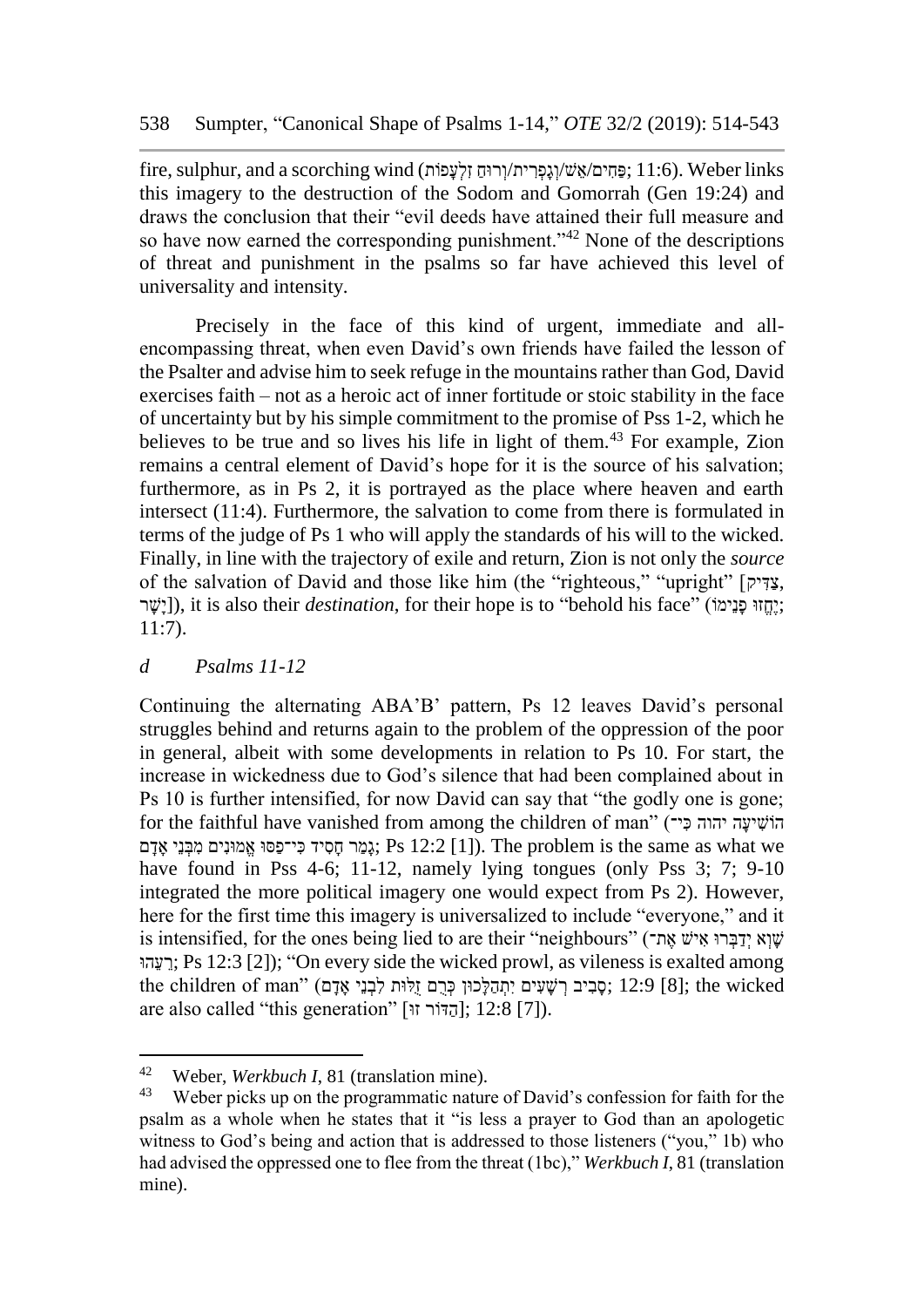Sumpter, "Canonical Shape of Psalms 1-14," *OTE* 32/2 (2019): 514-543 539

In the face of continued conflict, the hiddenness of God, and the corresponding multiplication of evildoers, even among one's own friends, the test to one's faith is great indeed. In Ps 12, therefore, David and those he belongs to/intercedes for/encourages/represents/embodies are granted something we have not seen since Ps 2, a direct word of God. It is one thing to cling to a promise spoken long ago; it is easier when the promise is rearticulated afresh by the promise-giver. In the first person God declares that he has heard the cry of the weak and will "now (עתּה) arise (וואקוּם) arise (אקוּם) arise (ו $\lambda$  save them (12:6 [5]), using ancient liturgical language that responds to the pleas of Ps 3:8 [7]; 7:7 [6]: 9:20 [19]; and 10:12 (קוּמַה יהוה). Read in the context of this long list, the "now" may well evoke a "finally" from those addressed (Note also how the identity of those addressed is the same group of the "poor" (עֲנָיִים/אֵבְיוֹנִים) in Pss 9-10). A key indication that the function of this oracle is the encouragement of David and his people in the face of the hiddenness of God and the intensity of evil that are characteristic of this sub-section is found in the following line: "The words of the Lord are pure words" (אֲמֲרוֹת יהוה אֲמָרוֹת יהוה אֲמָרוֹת יהוה אֲמֹרוֹת), and as such thoroughly reliable  $$ despite appearances to the contrary. Indeed, despite the fact that God himself speaks and his words are described as trustworthy (is this not a redundant description?), David goes on to ask God to actually fulfil what he has just promised: "May you, O Lord, keep them!" (אַתַּה־יהוה תִּשָׁמְרֵם; 12:8 [7] [most English versions read this as an expression of confidence: "you will …"). The conclusion of the psalm indicates why: God's speech is still that of future promise; the present reality is one of increasingly unparalleled evil (12:9 [8]). This brings us to the next psalm, which seems to open with a confused response to God's promise of "now" (13:2-3 [1-2]).

# *e Palms 12-13*

With Ps 13 we return to David's personal struggle. In many respects, the main bulk of Ps 13 is not remarkable – it is considered a "classic example of a psalm of complaint or petition."44 David's enemies are exalted over him, he calls upon God to help; he exercises faith and vows to praise God when he is saved.45 Yet despite the otherwise undistinctive nature of the bulk of the psalm, there are two new and distinctive elements that fit it to its context in Pss 9-14, as I have interpreted it, both of which appear in the opening two verses. The first is the length of time that David has to suffer along with the inner turmoil and questioning that this produces. His "how long" (הָנ ָד־אַע (is emphatically repeated four times; the effect of this prolongation of suffering and hiddenness of God is that he must "take council in [his] soul" (עֲד־אֲנָה אֲשִׁית עֲצוֹת בְּנַפְּשִׁי) "soul" (עֲד־אֲנָה אֲשִׁית עֲצוֹת ב Secondly, as far as David is concerned, the ultimate cause of his prolonged misery is not the activity of his enemies but the hiddenness of God, the fact that God seems to have forgotten him ( אָת־פָּנֶיִךְ אֶת־פָּנֵיךָ ) און האָ נָצַח עַד־אֲנָה יהוה הִ

 $44$ <sup>44</sup> Weber, *Werkbuch I*, 87.

This vow will not be fulfilled until Ps 18.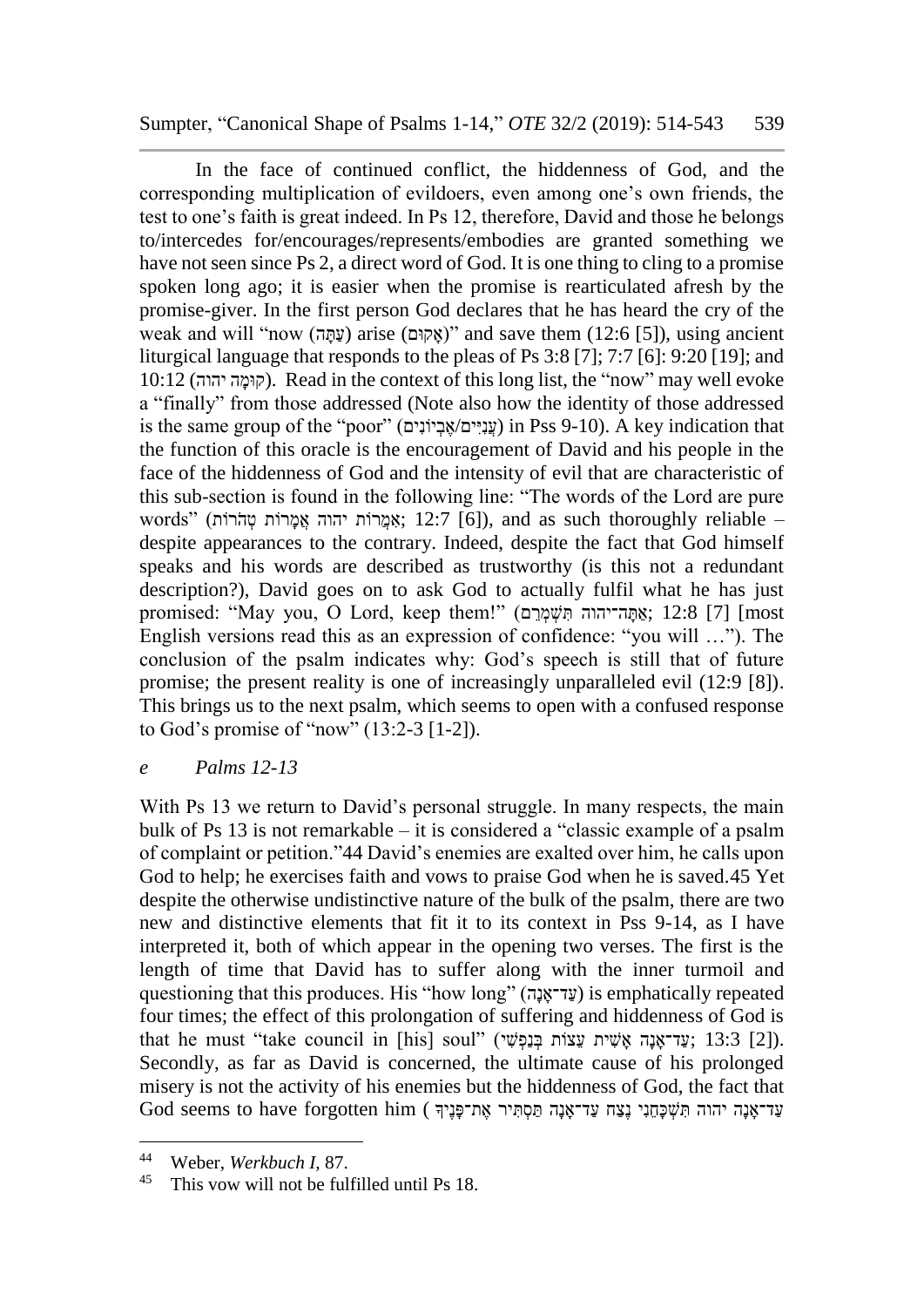יִמְמֶּנִי; 13:2 [1]). With the exception of the unique Ps 6:4 [3] (one brief "how long" [עֲד־מַתֵּי]) nothing like this is found in Pss 3-7 (even in Ps 6, God himself is not being questioned for the psalmist knows why he is suffering: it is because of his sin). It fits very well, however, the context of Pss 9-14, with its focus on the painful mystery of God's inaction. The tension between promise and fulfilment is particularly heightened when we read Ps 13's list of "how long" questions right after God's promise in Ps 12 that he will act "now"!

# *f Psalm 14*

l

Whereas the linear trajectory in Pss 3-7 was upwards, starting outside of Zion and concluding on a positive note in Ps 9 within it, the movement from Ps 9 onwards has been the opposite: a downward spiral of an increasingly desperate situation coupled with and even caused by God's apparent inactivity. (This latter development may explain the switch from a linear to an alternating ABA'B' pattern of arrangement). In this final psalm, God himself speaks once again, and once again a promise is uttered (14:5-6).46 But this time the primary focus is on God's sentence of judgement upon the whole human race. Thus the negative assessment of David's context articulated "from below" in Pss 10-13 is now יהוה מִשָּׁמַיִם הָשִׁקִיף ) "affirmed and sealed by divine pronouncement "from above ַעֲל<sup>-</sup>בַּנֵי־אִדם; 14:2). What God sees and his evaluation of why it is the way it is reads like a divine summary of the general thrust of Pss 3-14 as a whole and 9- 14 in particular. It thus serves as a fitting conclusion to sub-section and, arguably, a bridge to the next (note how the description of the wicked is paralleled by the description of the righteous in Pss 15/24).

In terms of what God sees, it is the seemingly universal extent of human corruption: "They have all turned aside; … there is none who does good, not even one." (הַכֹּל סַר ... אֵין עֹשֶׂה־טוֹב אֵין גַם־אֶחֶד; 14:3; despite this emphatic language, I still write "seemingly" because v. 5 goes on to assert that there is a "generation of the righteous" [דוֹר צדיק]). Scholars have noted here allusions to the situation before Noah's Flood (Gen 6:5-7:13). This observation goes beyond Ps 12 in explicitness and summarizes the general trajectory from Pss 3-14, in which David and his people are seen to be in conflict with an evil of ever more intensive and universal proportions.

Also linking up with our analysis of Pss 3-14 is the central role of wisdom, understood as insight into the nature of things and the behaviour that results from that. The wicked do "abominable deeds" (הִתְעִיבוּ עֲלִילֵה) precisely because of their practical atheism  $(14:1)$  – the affirmation which opens the entire psalm. They do not turn to God for their needs by "seeking him" (יִדּּבִישׁ אֶת־אֱלֹהִים; 14:2) and so depend instead on their "corrupt" ways (הָשׁתְּיתוּ; 14:1) to get what they want. Despite God's apparent tardiness in fulfilling his promises in Pss 1-2, namely

<sup>46</sup> For arguments in favour of God speaking until v. 6, see Hossfeld and Zenger, *Psalmen*, 100.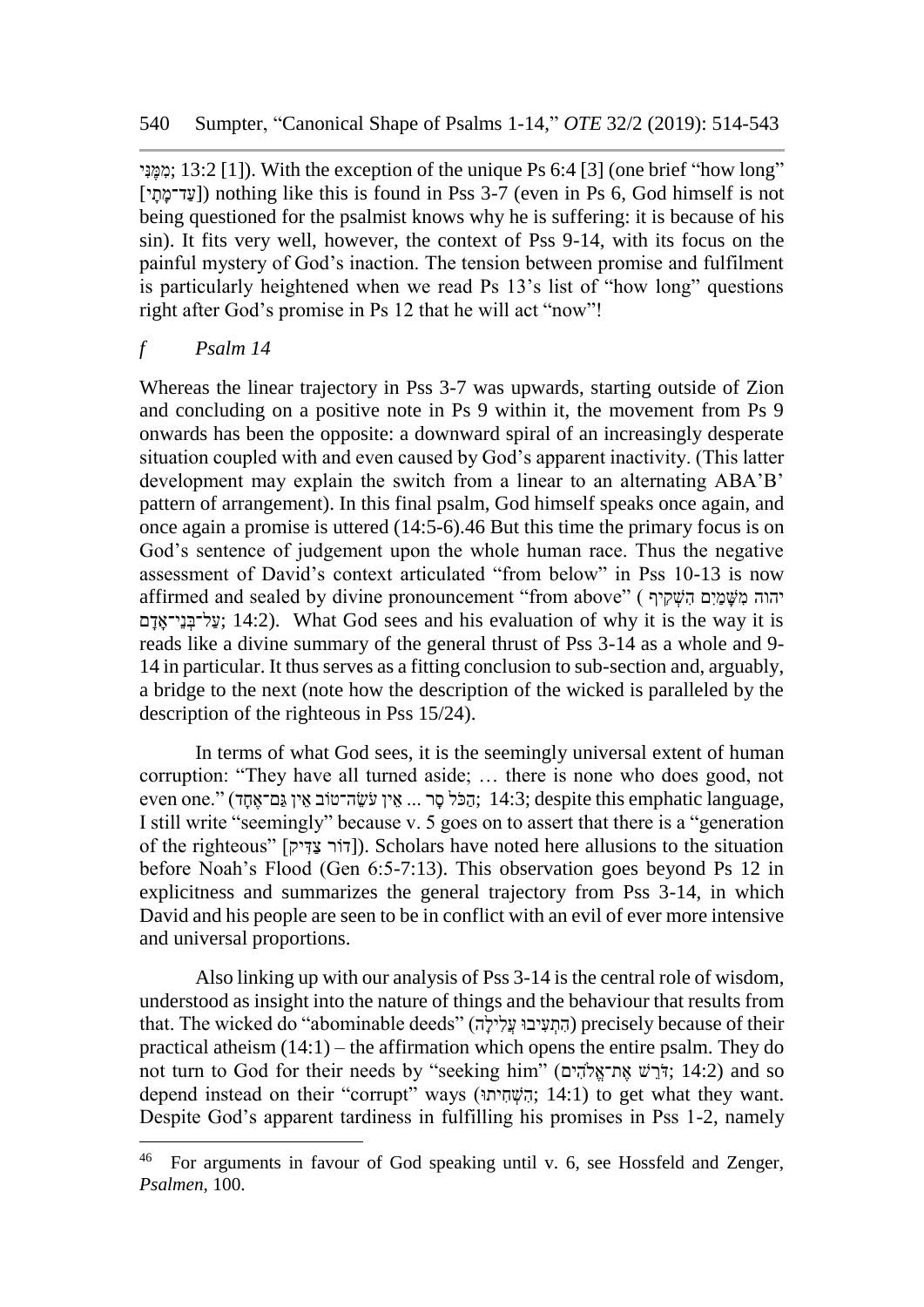that he would be "refuge" (מחסה) to the poor (עֲנָי) (an interpretation of these promises in light of Pss 9-10; 12; and 13), the certainty that he will do is grounds enough for the wicked to be considered "fools" (נָבָל), without "understanding" (מַשְׂכִּיל), and "without knowledge" (דָעוּ).

Finally, our psalm returns to another key theme from our collection: salvation from Zion (14:7). Zion, of course, is an important theme in the Bible as a whole. The context determines the nuances it has. If we want to assume that those who put our psalms in order intended us to read them through the lens of Pss 1-2, then Zion is the city of Messianic hope, the city where the promises of happiness will finally come to fruition when humanity is obedient to God's revealed will and God's king rules supreme. It is also the city from which the one who should be king has been driven out – out into the realm of darkness and evil, to identify with those who suffer from evil and to embody the correct response of faith, obedience, repentance, and prayer. Only so can he ascend the throne so that salvation will come out of Zion for all; only then can Israel truly rejoice (14:7).

# **C SUMMARY**

l

I have sought to demonstrate that Pss 3-14 can and should be read from the hermeneutical perspective established by Pss 1-2, read as a two-fold unit, particularly in terms of the peculiar way in which Ps 2 transitions to Ps 3.

- The Psalter's two opening psalms are concerned with a single subject matter, namely how to be happy; the following psalms portray a struggle for that happiness.
- The opening psalms are a promise that God will grant this happiness; the struggle for happiness in the following psalms is sustained by faith in that promise.
- Pss 1-2 make obedience to God's revealed will and submission to his Davidically mediated rule the prescribe means of gaining that happiness; in the following psalms the individual figure struggling for happiness demonstrates his faith through his righteous demeanour and submission to God's rule (because it is David who does so, that divine rule is not mediated). On the one occasion where he fails to do so (Ps 6), he demonstrates his faith through repentance. The condition for doing all of this is faith.<sup>47</sup>
- Pss 1-2 are an exhortation to all humanity; in Pss 3-14 that exhortation is heard and responded to by one individual who stands in a

<sup>&</sup>lt;sup>47</sup> Note how three of the four other "O how happy is ..." clauses in Book I are concerned with repentance (Ps 32:1: אֲשֶׁרֵי נָשִׂוּי־פֶּשָׁע כְּסוּי חֲטָאָה ; v. 2: אֲשֶׁרֵי אֲדָם לֹא יַחְשֹׁב הַגֶּבֶר אֲשֶׁר־שֶׂם יהוה מִּבְטַחוֹ And faith (Ps 40:5: יהוה מִבְטַחוֹ רְמִיָּה). The fourth is for those who consider the "poor" (Ps 41:2 [1]: אֲלִ־דָּל אֱלֹ־דָּל (אֲשֶׁרֵי מַשְׂבָּיל אֱלֹ־דָּל (Ps 41:2 [1] of concern to David in Pss 9-10; 12: and 14.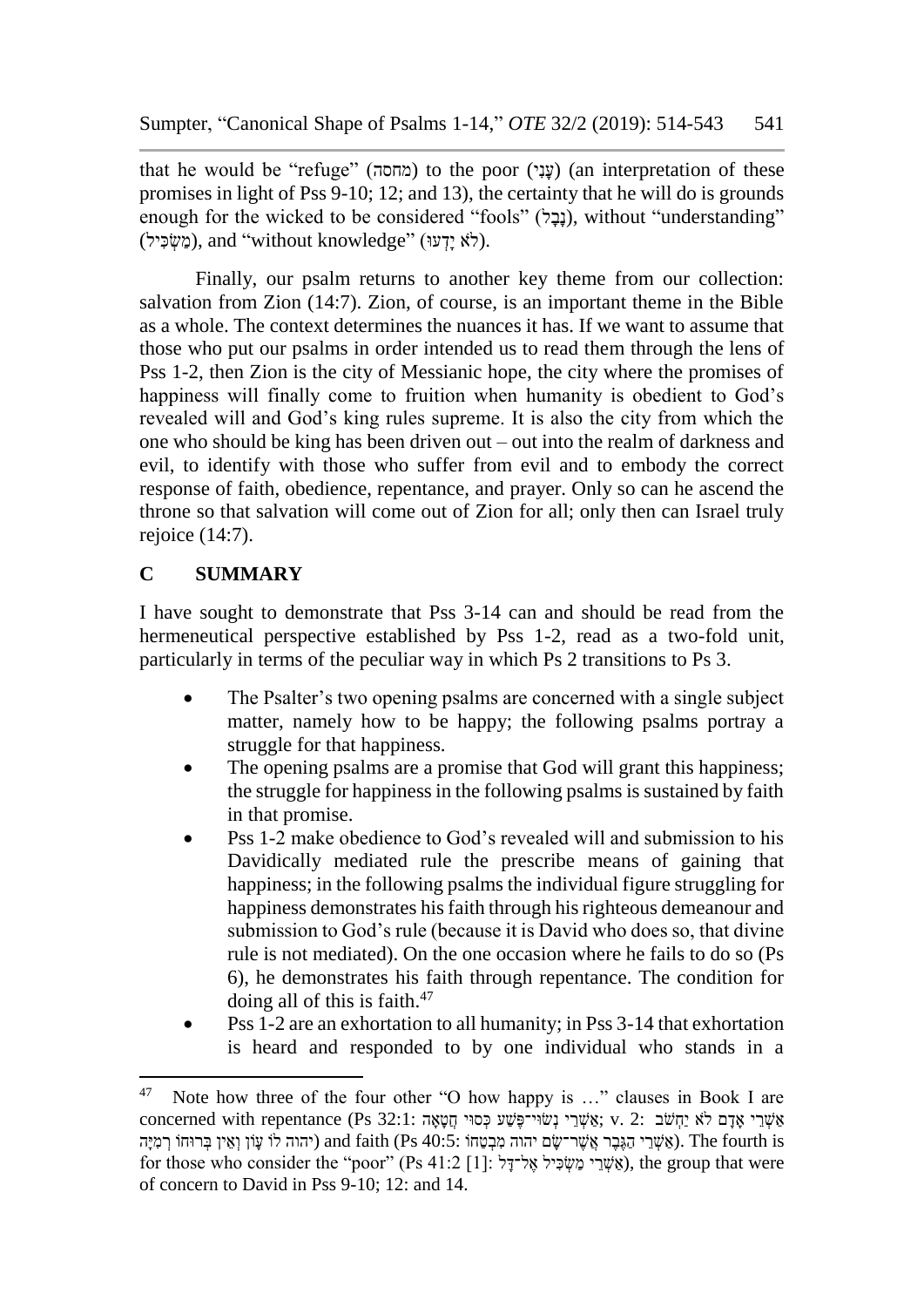multifaceted relationship to the rest of humanity: to those on the losing side of history he is a fellow human, betrayed kinsman, vanquished (foreign) king, socio-economic weakling; to the future recipients of the promise he is a fellow human, co-sufferer, intercessor, role model and teacher.

- Pss 1-2 set their promises against a backdrop of rebellion against them; the following psalms illustrate that rebellion on various levels: on the level of inner-Israelite kinship (the overwhelmingly predominant one: Pss 3-5; 7; 9; 10; 11; 13); on the level of international politics (Pss 7; 9-10); on the level of the human constitution per se (Pss 12; 14); on the level of David's struggle with himself (Ps 6).
- Pss 1-2 lack historical instantiation and personal identification they are paradigmatic and attendant upon realization; the following psalms instantiate the paradigm "historically-figuratively" in the person of David himself, the root and measure of the lineage (see Kgs and Chron).
- The paradigms presented in Pss 1-2 are twofold: happiness attendant upon both obedience and submission; these paradigms are united in the historical-figurative David of the following psalms.

The great surprise is that the historical-figurative individual enacting the divinely instituted means for happiness is himself supposed to be part of that means. The subject of Pss 3-14 is the one anointed to mediate happiness in Ps 2. Furthermore, the one anointed to mediate happiness becomes like those he is supposed to mediate it to. How do we interpret that connection? The interpretation followed here is that David's experiences seem to fit him for the role: his persevering faith with its concomitant exemplary conduct, enacted in solidarity with those he is anointed to rule and protect, itself a process that amounts to enactment of his true human identity (Ps  $8$ ), are – from the perspective of the divine economy – necessary for him to become the divine son capable of mediating divine rule from Zion.<sup>48</sup> This calling for which David is being shaped is the theological horizon within which his experiences in Pss 3-14 should be interpreted. It also gives a particular perspective on the relationship of David and those suffers with, prays for, exhorts, and encourages: they will be his subjects when he experiences his final victory (cf. Pss 20-21). It also puts Zion into a particular perspective: it is the final destination of David and his people, the place of his future rule and centre of his kingdom. Finally, I have sought to demonstrate that the function of the linear (ABCDEF) and alternating

l

<sup>&</sup>lt;sup>48</sup> Here, too, I believe we can find an analogy in the books of Samuel. There is a gap between David's anointing and the realization of that anointing in his ascension of the throne. Why? From the perspective of the editors of both Samuel and the Psalter, are all the events under Saul and Absalom historical accidents, archival material containing edificatory stories, or are they the culminative result of a divine plan?